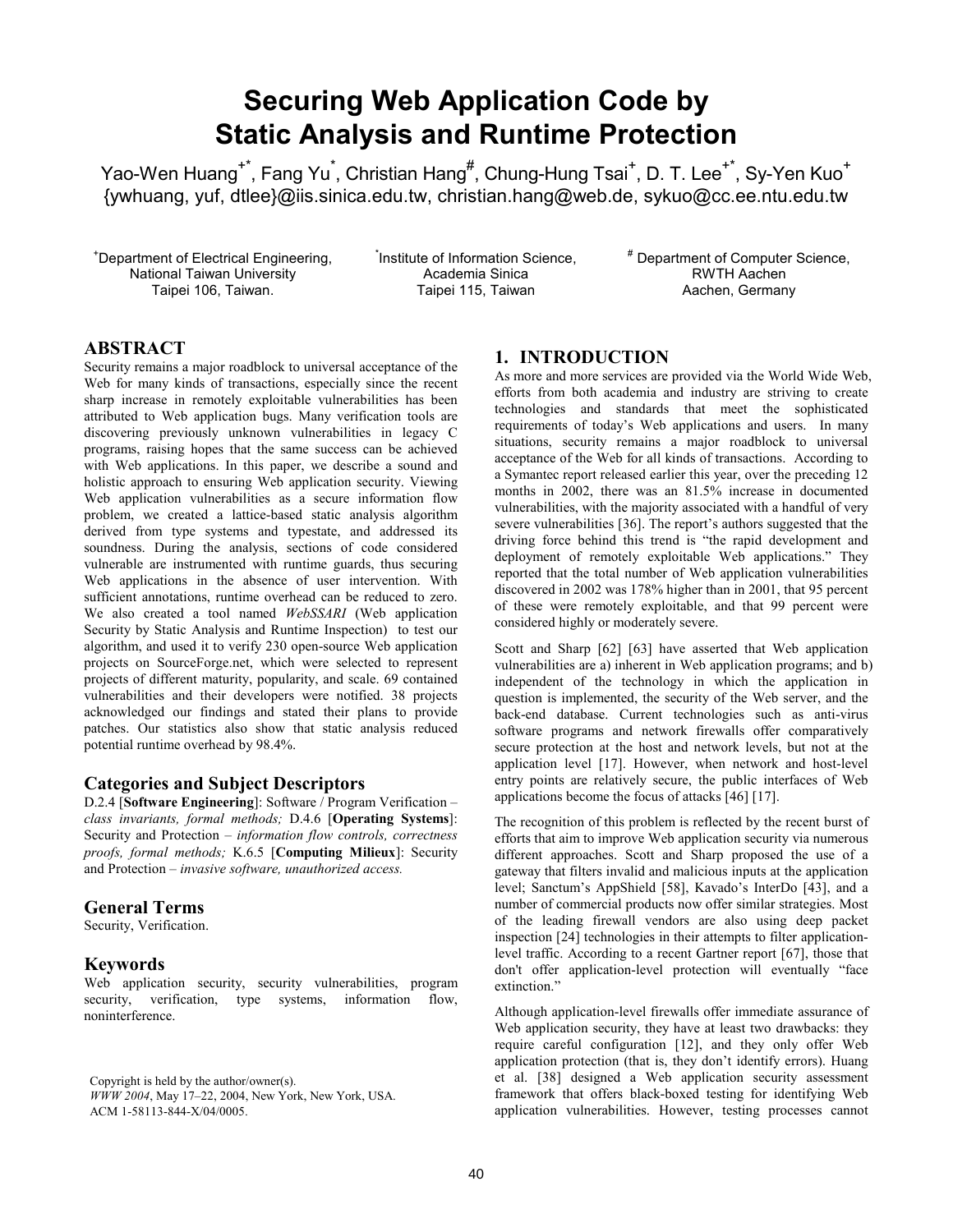guarantee identification of all bugs, and they cannot provide immediate security for Web applications in the same manner that Scott and Sharp's solution can. In the present project, we tried to create an approach that simultaneously provides immediate security for Web applications and identifies all vulnerabilities within their code.

As we will discuss in the next section, a major challenge associated with Web applications is that their most critical vulnerabilities are often the results of insecure information flow, against which neither encryption nor traditional Web access control models [55] offer any protection [57]. Sabelfeld and Myers [57] recently published a comprehensive survey on language-based techniques for specifying and enforcing information-flow policies. Among them, sound type systems [70] based on the lattice model of Denning [22] appear most promising. Banerjee and Naumann [7] proposed such a system for a Java-like language, and Pottier and Simonet [56] proposed one for ML. Myers [50] went a step further to provide an actual JIF implementation—a secure information flow verifier for the Java language. However, even though these languages can guarantee secure information flow, many consider them too strict; furthermore, they require considerable effort in terms of additional annotation in order to reduce false positives. Another problem is that most Web applications today are not developed in JIF or Java, but in script languages (e.g., PHP, ASP, Perl, and Python) [40]. Using a type qualifier theory [27], Shankar et al. [65] detected insecure information flow within legacy code with little additional annotation. Using metacompilation-based checkers [33], Ashcraft and Engler [3] were also able to detect insecure information flow in Linux and OpenBSD code without additional annotation. However, checkers are unsound, and both addressed only commonly found insecure information flow problems in C. To our knowledge, no comparable efforts have been made for Web applications, which involve different languages and unique information flow problems.

In contrast to compile-time techniques, run-time protection techniques are attractive because of their accuracy in detecting errors. A typical run-time approach is to instrument code with dynamic guards during the compilation phase. Cowan's Stackguard [15] is representative of this approach; its low overhead and high accuracy has led to its inclusion in a variety of commercial software packages. Immunix Secured Linux 7+ is a commercial distribution of Linux (RedHat 7.0) that has been compiled to incorporate Stackguard instrumentation. Microsoft also includes a feature very similar to Stackguard in its latest release of the Visual C++ .NET compiler [47].

Our project goal is to use a mix of static and runtime features to establish a holistic and practical approach to ensuring Web application security. To achieve this, we have created a tool that a) statically verifies existing Web application code without any additional annotation effort; and b) after verification, automatically secures potentially vulnerable sections of the code.

This paper has the following contributions:

- 1. We have shown that most Web application security problems arise from data integrity violations caused by insecure information flow, and that mechanisms are needed to express and enforce *noninterference* policies [30].
- 2. For specifying and verifying noninterference policies, we have proposed a type system based on Denning's axioms [22] and

Strom's *typestate* [68]. The system's advantages are twofold: first, it captures information-flow semantics more precisely than static systems, resulting in lower false positive rates; second, it requires no annotation effort on the part of programmers.

- 3. Our proposed system acts as an extension to a language's existing type system. We have implemented *WebSSARI* (Web application Security by Static Analysis and Runtime Inspection) as a framework for extending existing script languages with our system. Currently, WebSSARI supports PHP—the most widely used Web application programming language [40]. Given the corresponding grammar, WebSSARI can also support other languages used for Web application programming.
- 4. WebSSARI automatically inserts runtime guards in potentially insecure sections of code, meaning that a piece of PHP code will be secured immediately after WebSSARI processing even in the absence of programmer intervention. Induced overhead is low because the number of insertions is reduced to a minimum when information gathered from static analysis is utilized. Users can add annotations to further reduce this number, possibly to zero.
- 5. We have implemented our algorithm into WebSSARI. We used it to verify 230 open-source Web application projects on SourceForge.net, which were selected to represent projects of different maturity, popularity, and scale. 69 projects, among which many were widely-used, contained vulnerabilities. Numerous discovered vulnerabilities allowed remote attackers to completely compromise machines running the software. Upon notification, developers of 38 projects acknowledged our findings and stated their plans to provide patches. Our statistics also show that static analysis reduced potential runtime overhead by 98.4%.

To the best of our knowledge, such a tool has never been provided for and experimented with real-world Web application code.

# **2. WEB APPLICATION VULNERABILITIES**

In this section we will give several brief examples of Web application vulnerabilities. Since we will only provide brief descriptions of the most widely exploited vulnerability—script injection—readers are referred to Scott and Sharp [62] [63], Curphey et al. [17], Curphey et al. [54] [17], and Meier et al. [46] for more details.

# **2.1 Cross-Site Scripting (XSS)**

Cross-site scripting (XSS) is perhaps the most common Web application vulnerability. Figure 1 gives an example of an XSS bug we identified in *SquirrelMail*, a popular Web-based e-mail application.

\$month=\$\_GET['month']; \$year=\$\_GET['year']; \$day=\$\_GET['day']; echo "<a href=\"day.php?year=\$year&amp;" echo "month=\$month&day=\$day\">";

Figure 1. An XSS vulnerability found in *SquirrelMail*.

Values for the variables \$month, \$day, and \$year come from HTTP requests and are used to construct HTML output sent to the user. An example of an attacking URL would be: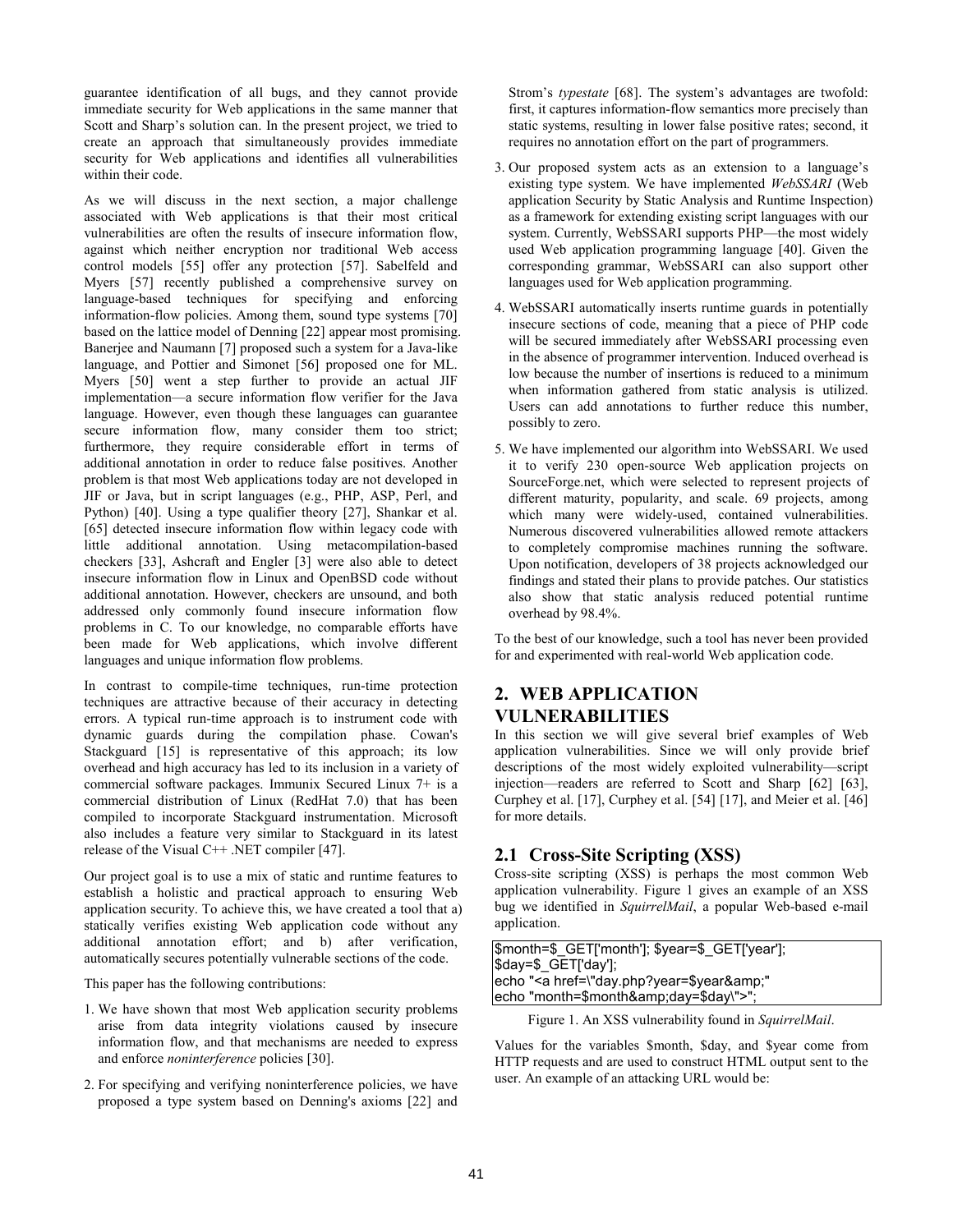http://www.target.com/event\_delete.php?year=><script>malicious script();</script>

Attackers must find ways to make victims open this URL. One strategy is to send an e-mail containing javascript that secretly launches a hidden browser window to open this URL. Another is to embed the same javascript inside a Web page; when victims open the page, the script executes and secretly opens the URL. Once the PHP code shown in Figure 1 receives an HTTP request for the URL, it generates the compromised HTML output shown in Figure 2.

<a href= "day.php?year=><script>malicious\_script();</script>

#### Figure 2. Compromised HTML output.

In this strategy, the compromised output contains malicious script prepared by an attacker and delivered on behalf of a Web server. HTML output integrity is hence broken and the Javascript Same Origin Policy [62] is violated. Since the malicious script is delivered on behalf of the Web server, it is granted the same trust level as the Web server, which at minimum allows the script to read user cookies set by that server. This often reveals passwords or allows for session hijacking; if the Web server is registered in the Trusted Domain of the victim's browser, other rights (e.g., local file system access) may be granted as well.

#### **2.2 SQL Injection**

Considered more severe than XSS, SQL injection vulnerabilities occur when untrusted values are used to construct SQL commands, resulting in the execution of arbitrary SQL commands given by an attacker. The example below is based on a vulnerability we discovered in *ILIAS Open Source*, a popular Web-based learning management system.

| \$sql="INSERT INTO tracking temp". |                     |
|------------------------------------|---------------------|
| "VALUES('\$HTTP REFERER');";       | mysql_query(\$sql); |

Figure 3. A simplified SQL injection vulnerability found in *ILIAS Open Source*.

In Figure 3, \$HTTP REFERER is used to construct a SQL command. The referrer field of a HTTP request is an untrusted value given by the HTTP client; an attacker can set the field to:

```
');DROP TABLE ('users
```
This will cause the code in Figure 3 to construct the \$sql variable as:

INSERT INTO tracking temp VALUES(''); DROP TABLE  $('users')$ ;

Table "users" will be dropped when this SQL command is executed. This technique, which allows for the arbitrary manipulation of backend database, is responsible for the majority of successful Web application attacks. During our experimentation with WebSSARI, we found that developers who acknowledged that variables from HTTP requests should not be trusted tend to forget that the same holds true for the referrer field, user cookies, and other types of information collected from HTTP requests.

### **2.3 General Script Injection**

General script injection vulnerabilities are considered the most severe of the three types discussed in this paper. They occur when untrusted data is used to call functions that manipulate system resources (e.g., in PHP: fopen(), rename(), copy(), unlink(), etc) or processes (e.g., exec()). Figure 4 presents a simplified version of a general script injection vulnerability we found in *eGroupWare*, a widely-adopted Web-based groupware suite sponsored by Toshiba. The HTTP request variable "csvfile" is used as an argument to call fopen(), which allows arbitrary files to be opened. A subsequent code section delivers the opened file to the HTTP client, allowing attackers to download arbitrary files.

#### \$csvfile = \$ POST['csvfile']; if(\$\_POST['action'] == 'download') \$fp=fopen(\$csvfile,'rb');

Figure 4. A general script injection bug found in *eGroupWare*.

A more severe example of this vulnerability type—a bug we found in the *PHP Surveyor* online survey management system—is shown in Figure 5.

| exec("htpasswd.exe-b.htpasswd". |  |
|---------------------------------|--|
|                                 |  |

Figure 5. A general script injection bug found in *PHP Surveyor*.

The intent for this code is to allow survey administrators to change user passwords for system access. However, since the "user" and "pass" variables are untrusted, the code permits the execution of arbitrary system commands. For instance, if a malicious survey administrator sends an HTTP request with: user="; NET USER foo /ADD" and pass="", the actual command becomes:

htpasswd.exe -b .htpasswd; NET USER FOO /ADD

This results in creation of new user "foo" with logon rights.

### **2.4 Modeling Web Application Vulnerabilities**

The primary objectives of information security systems are to protect confidentiality, integrity, and availability [60]. From our examples, it is obvious that for Web applications, compromises in integrity are the main causes of compromises in confidentiality and availability. The relationship is illustrated in Figure 6. Untrusted data is used to construct trusted output without sanitization, resulting in data integrity violations. This leads to escalation of access rights, which then results in compromises in availability and confidentiality. There is clearly a need for a mechanism that specifies and enforces secure information flow policies within Web application programs.



Figure 6. A model of common Web application vulnerabilities.

#### **3. INFORMATION FLOW SECURITY**

Type systems have proven useful for specifying and checking program safety properties. By means of programmer-supplied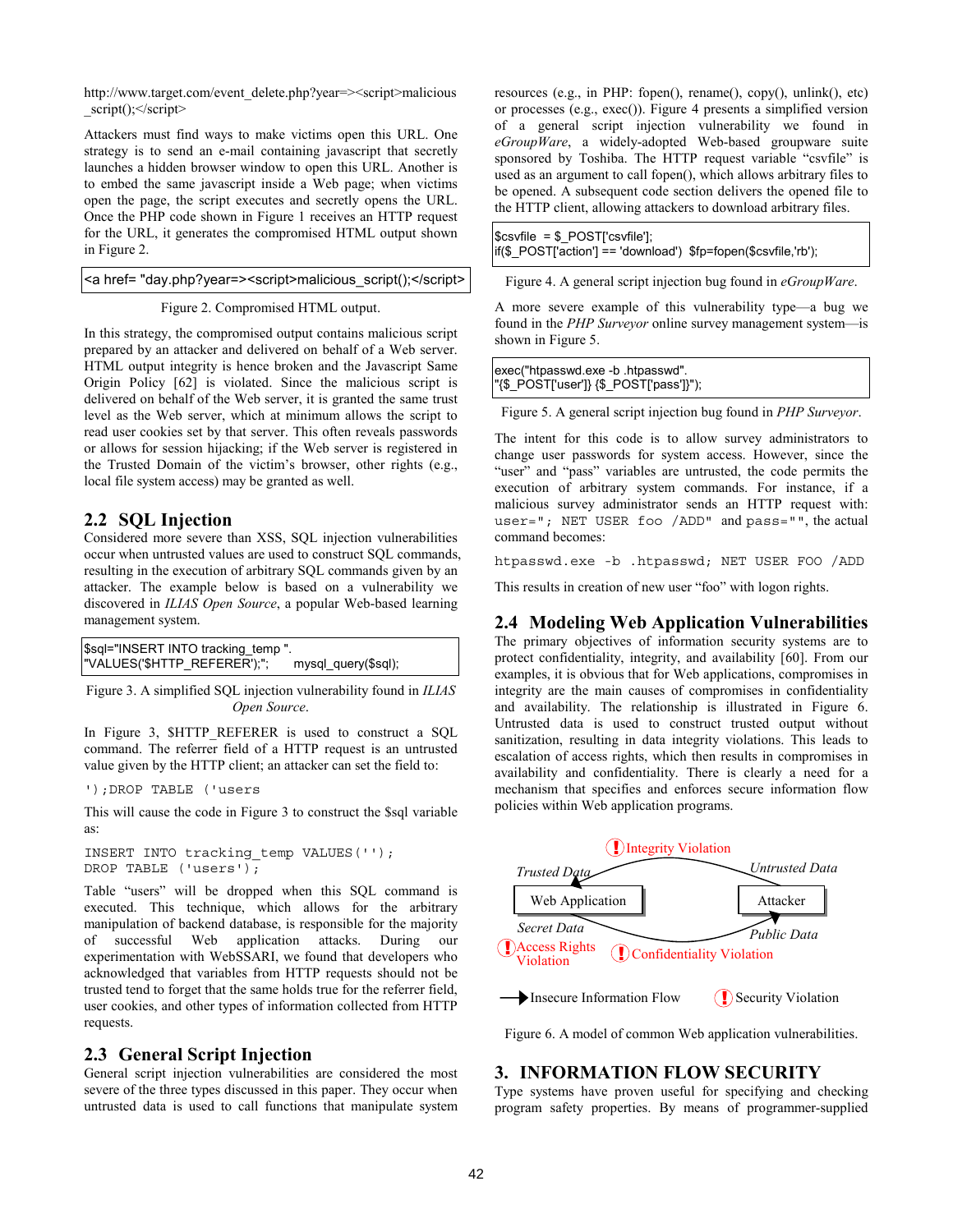annotations, both proof-carrying codes (PCC) [51] and typed assembly languages (TAL) [49] are designed to provide safety proofs for low-level compiler-generated programs. We also used a type system to verify program security, but we targeted a highlevel language (PHP) and tried to avoid additional annotations.

Many previous security verification efforts have focused on temporal safety properties related to control flow. Schneider [61] proposed formalizing security properties using *security automata*, which define the legal sequences of program actions. Walker [73] proposed a TAL extension which uses security policies expressed in Schneider's automata to derive its type system. Jensen et al. [41] proposed using a temporal logic for specifying a program's security properties based on its control flow, and offered a model checking technique for verification. In a similar effort, Chen and Wagner [13] looked for vulnerabilities in real C programs by model checking for violations of a program's *temporal safety properties*. Though their main focus was not on security, Ball and Rajamani [5] adopted a similar approach for their SLAM project and successfully applied it to Windows XP device drivers.

### **3.1 Type-Based Analysis**

Since vulnerabilities in Web applications are primarily associated with insecure information flow, we focused our effort on ensuring proper information flow rather than control flow. The first widely accepted model for secure information flow was given by Bell and La Padula [9]. They stated two axioms: a) a subject cannot access information classified above its clearance, and b) a subject cannot write to objects classified below its clearance. Their original model only dealt with confidentiality; Biba [10] is credited with adding the concept of integrity.

Denning [22] established a lattice model for analyzing secure information flow in imperative programming languages based on a program abstraction (similar to Cousot and Cousot's [14] *abstract interpretation*) derived from an *instrumented semantics* of a language. Andrews and Reitman [2] used an axiomatic logic to reformulate Denning's model and developed a compile-time certification method using Hoare's logic; in both cases, soundness was only addressed intuitively (a more formal treatment of Denning's soundness can be found in Mizuno and Schmidt [48]). Orbaek [53] proposed a similar treatment, but addressed the secure information flow problem in terms of data integrity instead of confidentiality. Volpano et al. [70] argued that both works proved soundness with respect to some instrumented semantics whose validity was open to question; no means was offered for proving that the instrumented semantics correctly reflect information flow within a standard language semantics. To base directly on standard language semantics, Volpano et al. showed that Denning's axioms can be enforced using a type system in which program variables are associated with security classes that allow inter-variable information flow to be statically checked for correctness. Soundness was proven by showing that well-typed programs ensure confidentiality in terms of *noninterference*, a property introduced by Goguen and Meseguer [30] for expressing information flow policies. Recently, fully functional type systems designed to ensure secure information flow have been offered for high-level, strong-typed languages such as ML [56] and Java [50] [7]. Based on Foster's theory of type qualifiers [27], Shankar et al. [65] used a constraint-based type inference engine for verifying secure information flow in C programs, and detected several format string vulnerabilities in some real C programs that they were previously unaware of.

Type-based approaches to static program analysis are attractive because they prove program correctness without unreasonable computation efforts. Their main drawback is their high false positive rate, which often makes them impractical for real-world use. Regardless of whether security classes are assigned through manual annotations or through inference rules, they are statically bound to program variables in conventional type systems. It is important to keep in mind that the security class of a variable is a property of its state, and therefore varies at different points or call sites in a program. For example, in Myers' JIF language [50], each program variable is associated with a fixed security label. A value assumes the label of the variable in which it is stored. When a value is assigned to a variable, the value loses its original label and assumes the label of the new variable to which it is assigned. Therefore, an assignment causes a re-labeling of the security label of the assigned value. JIF ensures security by only allowing more restrictive re-labeling. However, to precisely capture information flow, values should be associated with fixed labels, and variables should assume the labels of values they currently store—in other words, assignments should result in the re-labeling of variables rather than values. In JIF and similar type-based systems, variable labels become increasingly restrictive during computation, resulting in high false positive rates. JIF addresses this problem by giving programmers the power to *declassify* variables—that is, to explicitly relax variable labels.

### **3.2 Dataflow Analysis**

False positives resulting from static verification of secure information flow fall into two categories. Class 1 false positives arise from the imprecise approximation of temporal variable properties. The problem described in the preceding paragraph and Doh and Shin's [25] *forward recovery* and *backward recovery* definitions serve as examples. In fact, most of the Denning-based systems suffer from class 1 errors because the security class of their variables remains constant throughout program execution. Class 2 false positives result from runtime information manipulation or validation. For example, untrusted data can be sanitized before being used, with the original security label no longer applicable. This kind of false positive is more commonly associated with verifications that focus on integrity.

Class 1 errors can be reduced by making more precise approximations of the run-time information flow. Andrews and Reitman [2] first established an approach in which dataflow is semantically characterized in terms of program logic. By applying flow axioms, one can derive flow proofs that specify a program's effect on the information state. This allows the security classes of variables to change during execution. Banatre et al. [6] have offered a comparable approach plus a proof checking method that resembles dataflow analysis techniques associated with optimizing compilers. Joshi and Leino [42] examined various logical forms for representing information flow semantics, leading to a characterization containing Hoare triples. Darvas et al. [18] went a step further in offering characterizations in dynamic logic, which allows the use of general purpose verifications tools (i.e., theorem provers) to analyze secure information flow within deterministic programs.

A similar approach involving flow-sensitive analysis techniques used by optimizing compilers has have been extensively researched starting from the early works of Allen and Cocke [1] and followed by the works of Hecht and Ullman [34], Graham and Wegman [31], Barth [8], and others. These methods yield more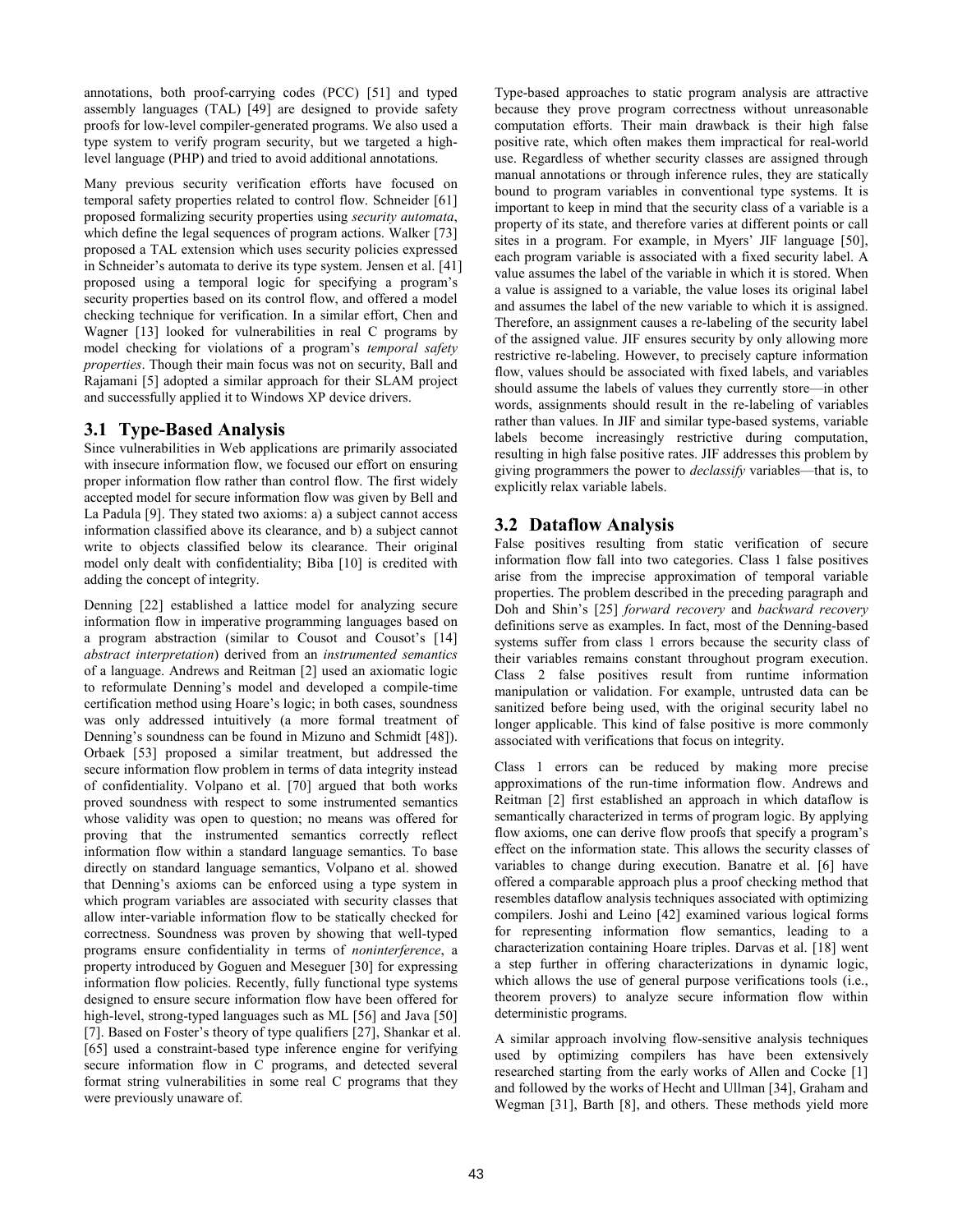accurate runtime state predictions than the other methods mentioned above. However, flow-sensitivity comes at a price every branch in a program's control flow doubles the verifier's search space and therefore limits scalability. ESP, the verification tool recently developed by Das et al. [19], is representative of this approach; the contribution is distinctive because ESP allows for flow-sensitive verification that scales to large programs. It is based on the assumption that most program branches do not affect the information flow property that is being checked. Unlike ESP, Guyer et al.'s [32] approach has a specific security focus. It used the flow-sensitive, context-sensitive, interprocedural data flow analysis framework provided by their Broadway optimizing compiler to check for format string vulnerabilities of real C programs.

### **3.3 Flow-Sensitive Type-Based Analysis**

A third approach emphasizes more accurate or expressive types in type systems. In their trust analysis of C programs, Shankar et al. [65] introduced the concept of type polymorphism in their type qualifier framework, and showed how it can help reduce false positives. Others have considered extending types with state annotations. The most well known approach of this kind is Strom and Yemini's *typestate* [68], which is a refinement of types. According to their definition, an object's type determines a set of allowable operations, while its typestate determines a subset allowable under specific contexts. Because it allows the flowsensitive tracking of variable states, it serves as a technique applicable to reduce the number of class 1 errors that type-based information flow systems suffer. Inspired by typestate, DeLine and Fahndrich [21] extended C types in their Vault programming language with predicates (named *type guards*) that describe legal conditions on the use of the type. In other words, types determine valid operations, while type guards determine these operations' valid times of use. In a recent project, Foster et al. [28] extended their original, flow-insensitive type qualifier system for C with flow-sensitive type qualifiers. Using their *CQual* tool, they demonstrated the effectiveness of their system by discovering a number of previously unknown locking bugs in the Linux kernel.

Interestingly, the authors of ESP [19], which tracks information flow using dataflow analysis, describe it as "merely a typestate checker for large programs." It appears that as type systems are refined with states and incorporates flow-sensitive checking, fewer differences will exist between type systems and dataflow analysis methods for verifying information flow. Our approach for reducing class 1 errors is based primarily on typestate.

# **3.4 Static Checking**

The goal of static *checking* is simply to find software bugs rather than to prove that one does not exist [3]. In other words, checkers are unsound. A pioneering work was that of Bishop and Dilger [11], which checked for "time-of-check-to-time-of-use" (TOCTTOU) race conditions. One recent exciting result is that of Ashcraft and Engler [3], who used their *metacompilation* [33] technique to find over 100 vulnerabilities in Linux and OpenBSD, over 50 of which resulted in kernel patches. The technique makes use of a flow-sensitive, context-sensitive, interprocedural data flow checking framework that requires no additional annotations. In contrast, Flanagan et al.'s ESC/Java [26] (designed to check the correctness of Java programs) requires additional annotations from programmers.

Most efforts to develop checkers have resulted in publicly available tools [16], including BOON by Wagner et al. [71], RATS by Secure Software [64], FlawFinder by Wheeler [75], PScan by DeKok [20], Splint by Larochelle and Evans [44], and ITS4 by Viega et al. [69]. All these unsound checkers search for specific error patterns. Splint is the only one that requires user annotations. With the exception of ESC/Java, they are all designed for use with C programs.

# **3.5 A Comparison**

Most previous type-based static verification methods are provided as extensions to existing languages (e.g., Pottier and Simonet [56], Banerjee and Naumann [7], and Myers [50]) and designed to support secure program development, while our algorithm attempts to verify existing code in the absence of user intervention. Checkers (e.g., MC [3], RATS [64], and ITS4 [69]) also perform dataflow analysis without additional annotations, but their analyses are considered unsound. Another difference is that WebSSARI ensures security by inserting runtime guards, while the other tools are limited to providing verification.

|                                                      | Focus                                      | App  | Snd            | Anno                      | Lang       | Dec    |  |  |
|------------------------------------------------------|--------------------------------------------|------|----------------|---------------------------|------------|--------|--|--|
| WebSSARI                                             | S. I.F.                                    | Type | Yes            | Optional                  | <b>PHP</b> | Auto   |  |  |
| CQual                                                | S. I.F.                                    | Type | Yes            | Some                      | C          | Manual |  |  |
| ЛF                                                   | S. I.F.                                    | Type | Yes            | Required                  | Java       | Manual |  |  |
| Vault                                                | Gen.                                       | Type | Yes            | Required                  | C          | Manual |  |  |
| <b>ESP</b>                                           | Gen.                                       | D.A. | Yes            | No need                   | C          | None   |  |  |
| Broadway                                             | S. I. F.                                   | D.A. | Yes            | No need                   | C          | None   |  |  |
| MC                                                   | S. I.F.                                    | D.A. | N <sub>0</sub> | No need                   | C          | Auto   |  |  |
| <b>BOON</b>                                          | S.                                         | D.A. | N <sub>0</sub> | No need                   | C          | None   |  |  |
| ESC/Java                                             | Gen.                                       | D.A. | No             | Required                  | Java       | Manual |  |  |
| Splint                                               | S.                                         | L.A. | N <sub>0</sub> | Required                  | C          | Manual |  |  |
| ITS4                                                 | S.                                         | L.A. | N <sub>0</sub> | No need                   | C          | Auto   |  |  |
| <b>MOPS</b>                                          | S.                                         | Modl | Yes            | No need                   | C          | None   |  |  |
| App—Approach                                         |                                            |      |                | Snd—Soundness             |            |        |  |  |
| Anno—Annotation effort                               |                                            |      |                | Lang—Supported language   |            |        |  |  |
| S.—Focus on security<br>Dec—Declassification support |                                            |      |                |                           |            |        |  |  |
| I.F.—Focus on information flow                       |                                            |      |                | Gen.—General verification |            |        |  |  |
|                                                      | Type—Type system<br>D.A.—Dataflow analysis |      |                |                           |            |        |  |  |
| L.A.—Lexical analysis<br>Modl—Model checking         |                                            |      |                |                           |            |        |  |  |

Figure 7. A comparison with related work.

WebSSARI, MC and ITS4 are the only approaches that support *automated declassification*, defined as the process of identifying changes in a variable's security class resulting from runtime sanitization or validation. Automated declassification helps reduce the number of class 2 false positives. MC was designed to detect sections of code that validate user-submitted integers. If the code makes both upper bound and lower bound validations on an untrusted value, it is assumed that validation has been performed; the security class of the validated value is then changed from untrusted to trusted. This approach is based on the unsound assumption that as long as an untrusted value passes a certain kind of validation, it is actually safe. Therefore, false positives are reduced at the cost of introducing false negatives that compromise verification soundness. In the case of ITS4, its attempt to reduce class 2 false positives (while detecting C format string vulnerability) involves using lexical analysis to identify sanitization routines based on unsound heuristics.

When verifying information flow in Web applications, one deals with strings instead of integers, and most Web programming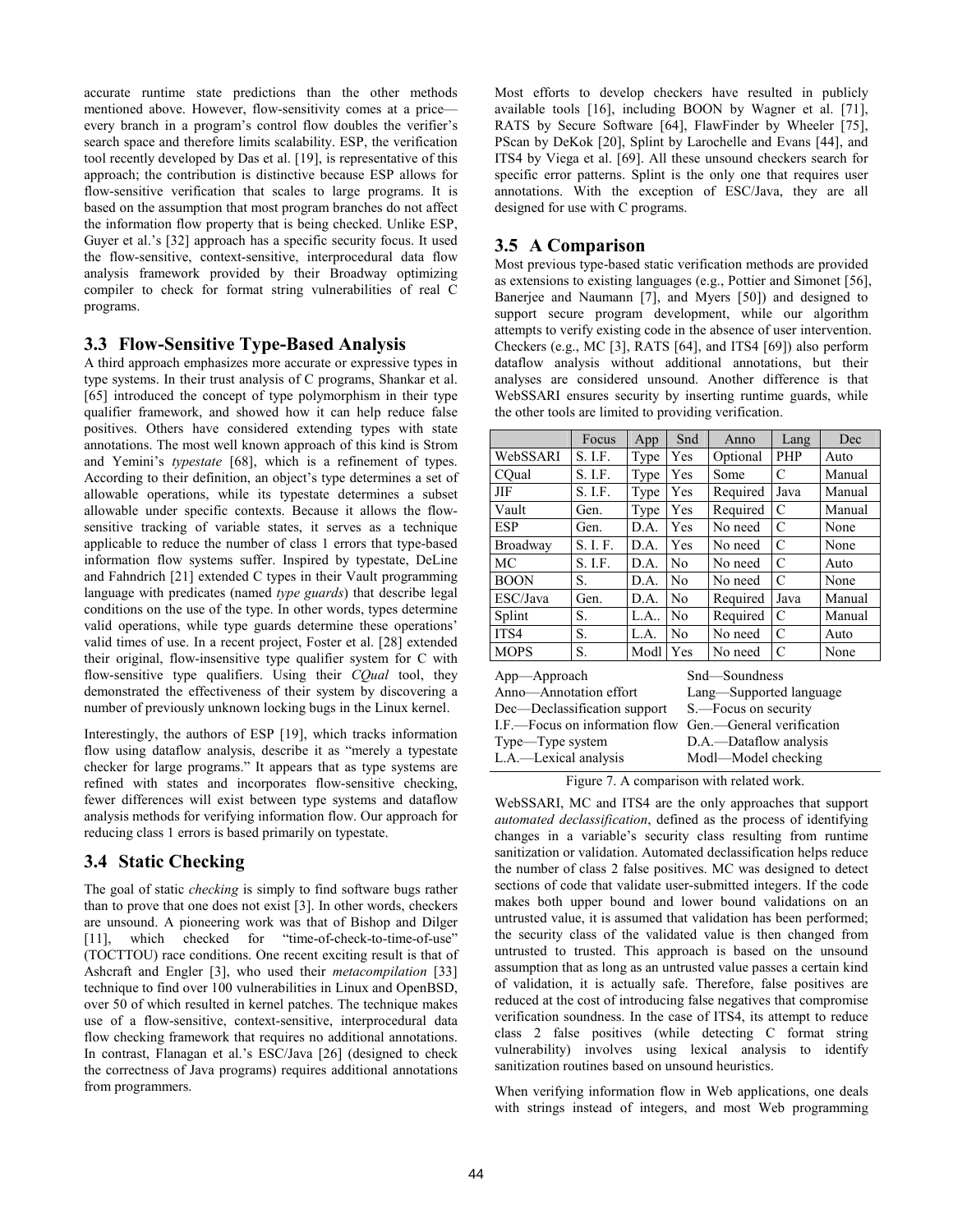languages (e.g., PHP, ASP, and Perl) provide standard string sanitization functions. By accepting all string values processed by these functions as trusted, we first reduced a considerable number of class 2 false positives. For cases in which custom sanitization is provided by the programmer, we proposed *type-aware qualifiers*, which resulted in a more expressive security lattice than the simple tainted-untainted lattice used by other efforts (e.g., Ashcraft and Engler [3] and Shankar et al. [65]), and achieved a further reduction in the number of class 2 errors.

To provide a clear representation of how our efforts compare with those of others, we have defined six criteria for classifying static analyzers: focus of scope, approach, soundness, additional annotation effort, supported language, and declassification support. A comparison based on these criteria is presented in Figure 7.

### **3.6 Runtime Protection**

In many situations, it is difficult for static analysis to offer satisfactory runtime program state approximation; one strategy is to delay parts of the verification process until runtime. A good example of this practice is Perl's "tainted mode" [72], which ensures system integrity by tracking tainted data submitted by the user at runtime. Similarly, Myers [50] also leaves some JIF security label checking operations until runtime. In dynamically typed languages such as Lisp and Scheme, a common approach is to perform runtime type checking for objects whose types were undeterminable at compile-time. These kinds of dynamic checks are extremely expensive, resulting in the creation of such static optimization techniques as dynamic typing [35] and soft typing [77] to reduce the number of runtime checks.

WebSSARI takes a similar approach—that is, by applying static analysis, it pinpoints code requiring runtime checks and inserts the checks. A similar process is found in Necula et al.'s *CCured* [52]. Though not specifically focused on security, this scheme combines type inference and run-time checks to ensure type safety for existing C programs. A major difference is that our inserted guards perform sanitization tasks rather than runtime type checking—in other words, we insert sanitization routines in vulnerable sections of code that use untrusted information. When inserted at the proper locations, their execution time cannot be considered real overhead because the action is a necessary security check; WebSSARI will have simply inserted lines of code omitted by a careless (or security-unaware) programmer.

### **3.7 Existing Web Application Security Mechanisms**

Scott and Sharp [62] [63] used an application proxy to abstract Web application protection; the proxy validates user input, thus preventing untrustworthy input from entering Web applications. Commercial products such as AppShield [58] and InterDo [43] use a similar approach. However, even though it provides immediate assurance of Web application security, it requires the correct identification of and validation policy for each individual entry point to a Web application. As Bobbitt notes, this is a difficult security task that requires careful configuration by "highly technical, experienced individuals" [12]. Another limitation is that this approach protects Web applications at the deployment phase instead of trying to eliminate bugs during the development phase.

In light of these deficiencies, Huang et al. proposed an assessment framework for Web application security that they call WAVES (Web Application Vulnerability and Error Scanner) [38]. Their framework uses black-boxed testing to identify Web application vulnerabilities. Similar approaches are adopted by commercial projects such as *AppScan* [59], *WebInspect* [66], and *ScanDo* [43]. While this approach can be used to identify errors early in the development cycle, it does not provide immediate Web application protection as offered by Scott and Sharp's solution. Here we have tried to design an approach that retains the advantages of both while also eliminating their disadvantages.

# **4. VERIFICATION ALGORITHM**

In PHP (an imperative, deterministic programming language), sets of functions affect system integrity. For example, exec() executes system commands, and echo() generates output. These functions must be called with trusted arguments. We refer to such functions as *sensitive functions*; vulnerabilities result from *tainted* (untrustworthy) data used as arguments in sensitive function calls. We intuitively derived a trust policy (expressed as a *precondition* of the function), which states the required trust level for each of the function's arguments. We considered all values submitted by a user as tainted, and checked their propagation against a set of predefined trust policies.

### **4.1 Information Flow Model**

To characterize data trust levels, we followed Denning's [22] model and made the following assumptions:

- 1. Each variable is associated with a security class (trust level).
- 2.  $T = {\tau_1, \tau_2, ..., \tau_n}$  is a finite set of security classes.
- 3. T is partially ordered by  $\leq$ , which is reflexive, transitive, and antisymmetric. For  $\tau_1, \tau_2 \in T$ ,

 $\tau_1 = \tau_2$  iff  $\tau_1 \leq \tau_2$  and  $\tau_2 \leq \tau_1$ ,

and  $\tau_1 < \tau_2$  iff  $\tau_1 \leq \tau_2$  and  $\tau_1 \neq \tau_2$ .

4. T forms a complete lattice with a lower bound ⊥ such that  $\forall \tau \in T, \bot \leq \tau$ , and an upper bound • such that  $\forall \tau \in T, \tau \leq \bullet$ .

These assumptions imply that a greatest lower bound operator and a least upper bound operator exist on T. For subset  $Y \subseteq T$ , let ó Y denote • if Y is empty and the greatest lower bound of the types in Y otherwise; let  $\delta$  Y denote  $\perp$  if Y is empty and the least upper bound of the types in Y otherwise.

To develop an information flow system, we needed to provide a method to express the trust levels of variables. Following Foster et al. [27] and Shankar et al. [65], we extended the existing PHP language with extra *type qualifiers*—a widely-used annotation mechanism for expressing type refinements. When used to annotate a variable, the C type qualifier const expresses the constraint that the variable can be initialized but not updated [27]. We used type qualifiers as a means for explicitly associating security classes with variables and functions. In our WebSSARI implementation, we specified preconditions for all sensitive PHP functions using type qualifiers. These definitions are stored in a prelude file and loaded by WebSSARI upon startup. Another prelude file contains postconditions for functions that perform sanitization to generate trusted output from tainted input. This serves as a mechanism for automated declassifications. A third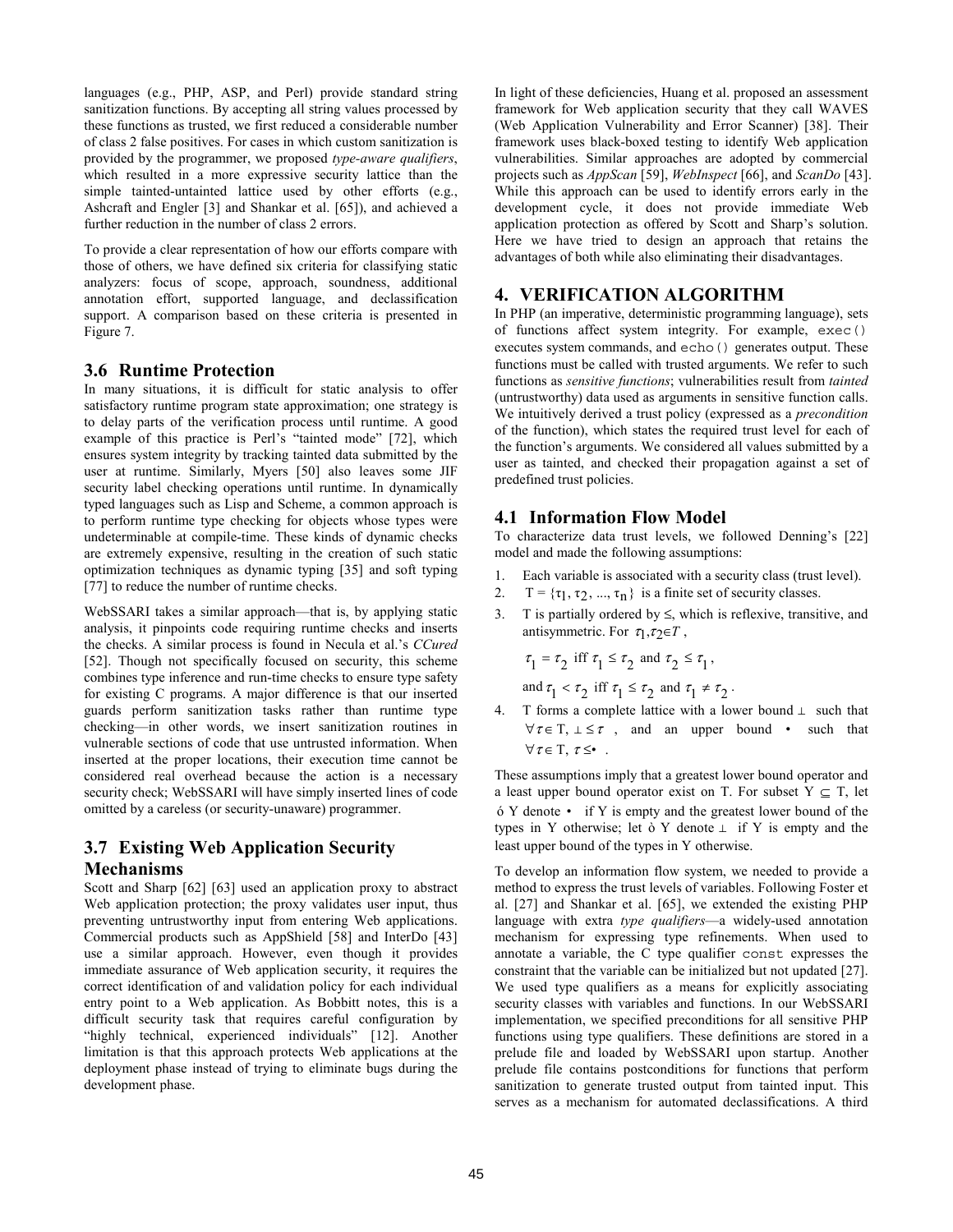prelude file includes annotations (using type qualifiers) of all possible tainted input providers (e.g., \$\_GET, \$\_POST, \$ REQUEST). Type qualifiers are also used as a means for developers to manually declassify variables. Manual declassification support is important because it allows for manual elimination of false positives, which in turn reduces the number of unnecessary runtime guards, resulting in reduced overhead.

However, unlike Shankar et al. [65], we did not perform type inference (of security classes) in our attempt to eliminate user annotation efforts. In conventional type-based secure information flow systems (e.g., JIF [50]), type inference is used as a means to infer the *initial* security class of a variable, and a variable is assumed to be associated with its initial class throughout the entire program execution. As explained in Section 3.1, fixed variable classes induce false positives. To develop a type system in which variable classes can change and flow-sensitive properties can be considered, we maintain our *type environment* based on Strom and Yemini's [68] typestate.

A type environment  $\Gamma: X \mapsto T$  is a mapping function that maps variables to security classes at a particular program point. For each variable  $x \in \text{dom}(\Gamma)$ , we denote the uniquely mapped type  $\tau$  of x in  $\Gamma$  as  $\Gamma(x)$ . To approximate runtime type environment at compile-time, a variable's security class is viewed as a *static most restrictive* class of the variable at each point in the program text. That is, if a variable x is mapped to  $\Gamma(x)$  at a particular program point, then its corresponding execution time data object will have a class that is at most as restrictive as  $\Gamma(x)$ , regardless of which paths were taken to reach that point. Formally, for a set of type environments *G*, we denote  $\Gamma = \bigoplus G$  as the most restrictive type environment, such that  $\Gamma(x) = \delta_{\Gamma \models G} \Gamma'(x)$ . When verifying a program at a particular program point  $r$ ,  $\Gamma = \bigoplus G_r$ , where  $G_r$  represents the set of all possible type environments, each corresponding to a unique execution-time path that could have been taken to reach *r*.

To illustrate this concept, we will use the widely-adopted tainteduntainted (T-U) lattice of security classes (e.g., by BOON [71], Ashcraft and Engler [3], and Shankar et al. [65]) shown in Figure 8. The T-U lattice has only two elements—untainted as its lower bound and tainted as its upper bound. Assume that variable t1 is tainted and that variables u1 and u2 are untainted. Since exec() requires an untainted argument, for line 2 of Figures 10 and 11 to typecheck requires that we know the static most restrictive class of *x*. In other words, we need to know the security class  $\Gamma(x)$  that is the most restrictive of all possible runtime classes of *x* at line 2, regardless of the execution path taken to get there. In line 2 of Figure 10, since  $x$  can be either tainted or untainted,  $\Gamma(x) = \text{tainted} \, \dot{\delta}$  *untainted*; line 2 therefore triggers a violation. On the other hand, line 2 of Figure 11 typechecks.

|                              | <b>Tainted String</b>         |
|------------------------------|-------------------------------|
| Tainted<br>Untainted         | Tainted Integer               |
|                              | Untainted String              |
|                              | <b>Untainted Integer</b>      |
| Figure 8. Primitive lattice. | Figure 9. Type-aware lattice. |

| 1: if (C) $x = t1$ ; else $x = u1$ ; | 1: if (C) $x = u1$ ; else $x = u1$ ; |
|--------------------------------------|--------------------------------------|
| 2: exec(x);                          | 2: exec(x);                          |

Figure 10. Example A. Figure 11. Example B.

To preserve the static most restrictive class, rules must be defined for resolving the typestate of variable names. For the sake of simplicity, we adopted the original algorithm proposed by Strom and Yemini [68]. First, we perform flow-sensitive tracking of typestate. Then at execution path merge points (e.g., the beginning of a loop or the end of a conditional statement), we define the typestate of each variable as the least upper bound of the typestates of that same variable on all merging paths. In our defined lattice (Figure 9), the least upper bound operator on a set selects the most restrictive class from the set. Note that while Strom and Yemini originally used typestate to represent the *static invariant* variable property, which requires applying the greatest lower bound operator, for our purpose typestate is used to represent the static most restrictive class, so we need to apply the least upper bound operator instead.

### **4.2 Type-Aware Security Classes**

The first version of WebSSARI implemented the verification algorithm mentioned above and made use of the T-U lattice. An initial test drive revealed a common type of false positive. Apparently, many developers used type casts for sanitization purposes; an example from Obelus Helpdesk is presented in Figure 12. In that example, since  $\frac{1}{2}$  POST ['index'] is tainted, \$i is tainted after line 1, and \$s is tainted after line 2. Line 3 therefore does not typecheck, since echo() requires untainted values for its argument.

 $1:$  \$i = (int) \$ POST['index']; 2:  $s = (string)$   $s$ i; 3: echo "<hidden name = mid value='\$s'>"

Figure 12. Example of a false positive resulting from a type cast.

Six of the 38 responding developers who also included copies of their intended patches for our review relied on this type of sanitization process. Since all HTTP variables are stored as strings (regardless of their actual type), using a single cast to sanitize certain variables appears to be a common practice. However, the false positive serves as evidence supporting the idea that security classes should be *type-aware*. For example, echo() can accept tainted integers without compromising system integrity (i.e., without being vulnerable to XSS). Figure 9 illustrates the typeaware lattice that we incorporated in our second version of WebSSARI. Until now, it has been commonly believed that annotations in type-based security systems should be provided as extensions to be checked separately from the original type system.  $[27]$   $[28]$   $[65]$   $[26]$ . In this paper we are proposing the use of a type-aware lattice model and introducing the idea of *type-aware qualifiers*. Though still checked separately, type refinements (e.g., security classes) are type-aware.

### **4.3 Program Abstraction and Type Judgment**

When verifying a PHP program, we first use a filter to deconstruct the program into the following abstraction:

> (*commands*)  $c := c_1$ ;  $c_2 | x = e | e |$  if e than  $c_1$  else  $c_2$  $\text{(expression)} \quad e := x \mid n \mid e_1 \sim e_2 \mid f(x),$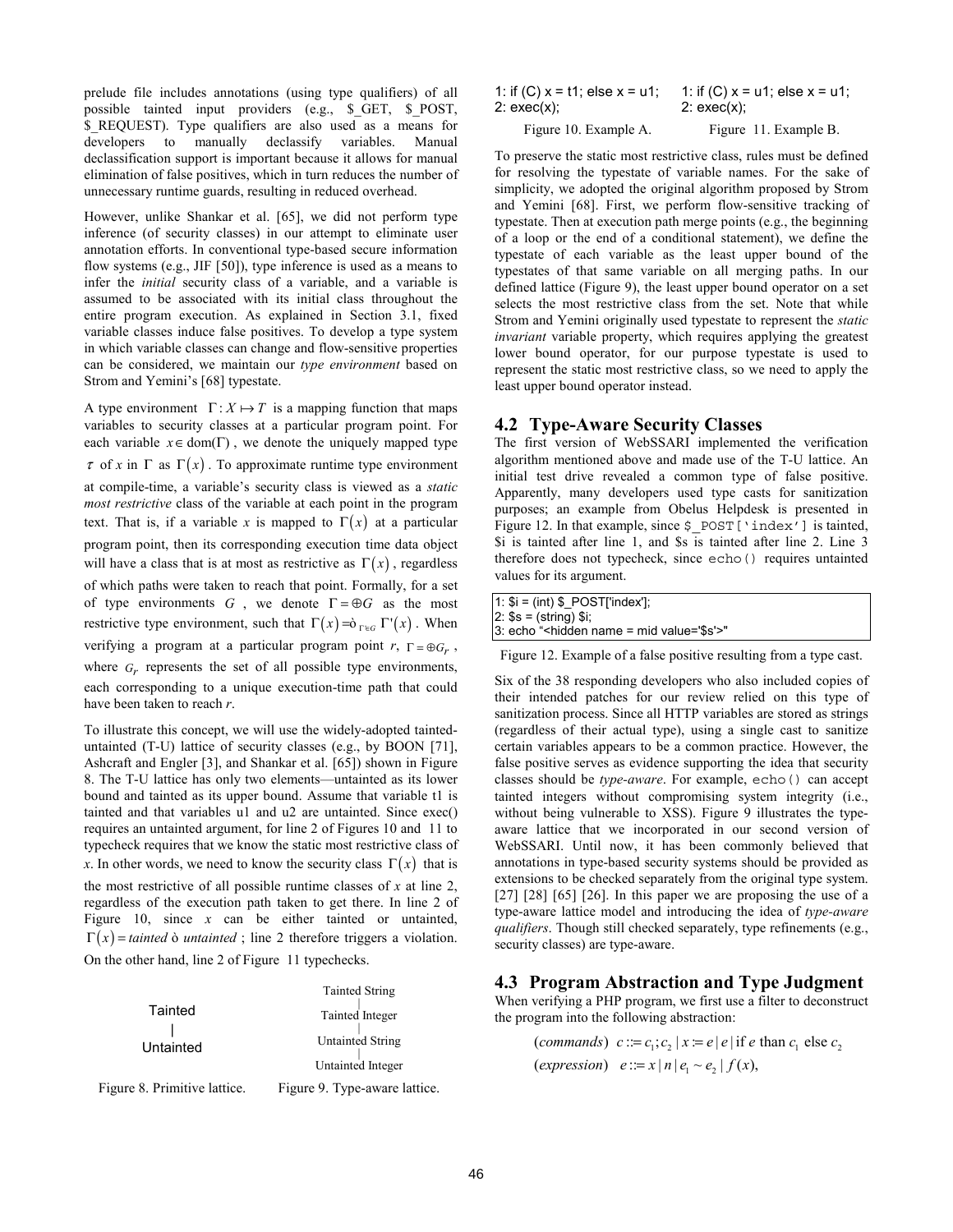where *x* is a variable, *n* represents a constant value,  $\sim$  represents binary operators (e.g.,  $+$ ),  $f(x)$  represents a function call. Commands that do not induce insecure flows are referred to as *valid* commands. To track the changes in security classes of variables and to check for program validity, we define *type judgments* and *judgment rules*. Denoted as  $\Gamma$   $C \rightarrow \Gamma'$ , a type judgment specifies a type environment Γ in which the execution of a command C is valid, and becomes Γ' as a result of the execution. As stated in Section 4.1, preconditions of sensitive functions and postconditions of tainting and sanitization functions are defined in the prelude files. At call sites to sensitive functions, SATISFY  $(\Gamma, f, x)$  checks whether  $\Gamma(x)$  satisfies function *f*'s precondition. When verifying, we derive type judgments according to command sequences and raise an error when SATISFY  $(\Gamma, f, x)$  fails. That is, given a program *P* and its initial type environment  $\Gamma_0$  (usually mapping all variables to untainted), then the validity of *P* depends on whether we can derive the judgment  $\Gamma_0$  *P*  $\rightarrow$   $\Gamma$  by following the judgment rules below.

| 1. Updating Rules:                                                        |                                                                                                                                                     |
|---------------------------------------------------------------------------|-----------------------------------------------------------------------------------------------------------------------------------------------------|
| (Tainting)                                                                | (Sanitation)                                                                                                                                        |
| $f \in T$                                                                 | $f \in S$                                                                                                                                           |
| $\Gamma$ $f(x) \rightarrow \Gamma[x \mapsto tainted]$                     | $\Gamma$ $f(x) \rightarrow \Gamma[x \mapsto$ untainted                                                                                              |
| (Assignment)                                                              | (Restriction)                                                                                                                                       |
| $\Gamma \quad x = e \rightarrow \Gamma \lceil x \mapsto \Gamma(e) \rceil$ | $\Gamma$ $C_1 \rightarrow \Gamma_1$ $\Gamma$ $C_2 \rightarrow \Gamma_2$<br>$\Gamma$ if e then $C_1$ else $C_2 \rightarrow \Gamma_1 \oplus \Gamma_2$ |
| 2. Checking Rule:                                                         | 3. Concatenation Rule:                                                                                                                              |
| (Precondition)                                                            | (Concatenation)                                                                                                                                     |
| $f \in C$ , SATISFY $(\Gamma, f, x)$                                      | $\Gamma C \rightarrow \Gamma'' \Gamma'' C' \rightarrow \Gamma'$                                                                                     |
| $\Gamma$ $f(x) \rightarrow \Gamma$                                        | $\Gamma$ $C: C \rightarrow \Gamma'$                                                                                                                 |
| 4. Mapping Rules:                                                         |                                                                                                                                                     |
| $\Gamma(n)$ = untainted                                                   | $\Gamma(e-e') = \Gamma(e)$ ò $\Gamma(e')$                                                                                                           |

#### **4.4 Soundness**

At every program point, since we always derive the static most restrictive type environment, all variables are mapped to their most restrictive types among all execution paths to reach that point. This is an essential property that ensures the soundness of our algorithm. However, like many other popular languages used for Web development, PHP is a *scripting language* that supports *dynamic evaluation*—a feature unique to interpreted languages that allows for programmatic access to the interpreter. For example, one can write "\$\$a" to represent a "dynamic variable," whose variable name can be determined only at runtime. To retain soundness, all dynamic variables are considered as tainted. When other kinds of dynamic evaluation exist in the target code (e.g., PHP's eval()), WebSSARI degrades itself to a checker----it still checks for potential vulnerabilities, but outputs a warning message indicating that it cannot guarantee soundness. We do, however, support pointer aliasing by implementing the original solution proposed by Strom and Yemini [68]. We maintain two mappings—an environment and a store. The environment maps the names of variables involved in pointer aliasing to virtual locations, and the store maps locations to security classes. Therefore, when two pointers point to the same storage, we recognize their dereferences as a single value having a single

security class. A trust level change in one pointer deference is reflected in the other.

### **5. SYSTEM IMPLEMENTATION**

To test our approach, we developed a tool called *WebSSARI* that extends an existing script language with our proposed type qualifier system. An illustration of WebSSARI's system architecture is presented in Figure 13. A *code walker* consists of a lexer, a parser, an AST (abstract syntax tree) maker, and a *program abstractor*. The program abstractor asks the AST maker to generate a full representation of a PHP program's AST. The AST maker uses the lexer and the parser to perform this task, handling external file inclusions along the way. By traversing the AST, the program abstractor generates a control flow graph (CFG) and a symbol table (ST). Based on the prelude files, the *verification engine* moves through the CFG and references the ST to generate a) type qualifiers for variables and b) preconditions and postconditions for functions. This routine is repeated until no new information is generated. The verification engine then moves through the control flow graph once again, this time performing typestate tracking to determine insecure information flow. It outputs insecure statements (with line numbers and the invalid arguments). For each variable involved in an insecure statement, it inserts a statement that secures the variable by treating it with a sanitization routine. The insertion is made right after the statement that caused the variable to become tainted. Sanitization routines are stored in a prelude, and users can supply the prelude with their own routines.



Figure 13. WebSSARI system architecture.

Support for different languages is achieved by providing their corresponding code walker implementations. Since the lexers and parsers can be generated by publicly available compiler generators, providing a code walker for a language breaks down to: a) choosing a compiler generator, and providing it with the language's grammar, b) providing an AST maker, and c) providing a program abstractor. For step a, grammars for widelyused languages (e.g., C, C++, C#, and Java) are already available for widely-used compiler generators such as yacc and SableCC; for step b, AST makers for different languages should only differ in preprocessing support (e.g., include file handling). However, since we expect considerable differences to exist in the ASTs of various languages, the major focus on providing a code walker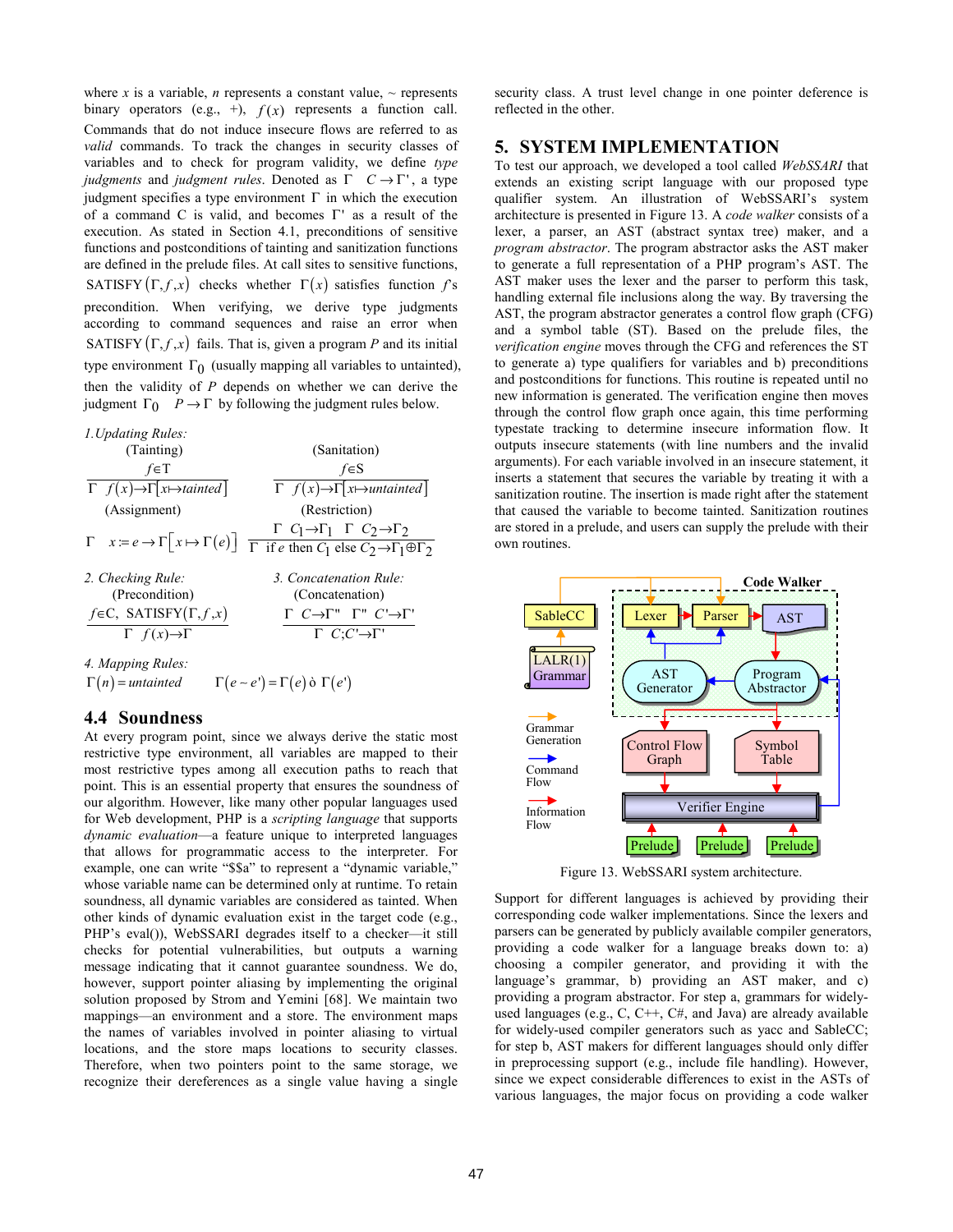implementation for a language is on implementing a program abstractor.

To support verification experiments using tens of thousands of PHP files, we developed a separate GUI featuring batch verification, result analysis, error logging, and report generation. Statistics can be collected based on a single sourcecode file, files of a single project, or files of a group of projects. Vulnerable files are organized according to severity, with general script injection the most severe, SQL injection second, and XSS third. To help users investigate reported vulnerabilities, we added Watts' *PHPXREF* [74] to generate cross referenced documentation of PHP source files. A screenshot of this GUI is presented in Figure 14.

In this project, we provided a code walker for PHP. We used Gagnon and Hendren's *SableCC* [29], an object-oriented compiler framework for Java. Similar to yacc and other compiler generators, SableCC accepts LALR(1) [23] grammars. No formally written grammar specifications for the PHP language exist, and no studies have been performed on whether PHP's grammar can be fully expressed in LALR(1). We used Mandre's [45] LALR(1) PHP grammar for SableCC, which has never been thoroughly tested. The combination of SableCC and Mandre's grammar allowed us to develop a code walker for PHP; however, an initial test drive using approximately 5,000 PHP files revealed deficiencies that caused WebSSARI to reject almost 25 percent of all verified files as grammatically incorrect. With help from Mandre, we were able to reduce that rejection rate to 8 percent in a following test involving 10,000 PHP files.



Figure 14. A screenshot of the WebSSARI GUI under Windows.

### **6. EXPERIMENTAL RESULTS**

SourceForge.net [4], the world's largest open source development website, hosts over 70,000 open-source projects for more than 700,000 registered developers. PHP, currently with 7,792 registered projects, clearly outnumbers all other programming languages (e.g., Perl, Python, and ASP) for Web application development. SourceForge.net classifies projects according to language, purpose, popularity, and development status (maturity). We created a sample of 230 projects that reflected a broad variation in terms of language, purpose, popularity, and maturity. We downloaded their sources, tested them with WebSSARI, and manually inspected every report of a security violation. Where true vulnerabilities were identified, we sent email notifications to the developers. Over the five-day test period, we identified 69

projects containing real vulnerabilities; to date, 38 developers have acknowledged our findings and stated that they would provide patches (Figure 15).

For each project it hosts, SourceForge.net assigns a "development status" (planning, pre-alpha, alpha, beta, stable, mature, and inactive) and an "activity rate" (indicating both development activity and popularity. We limited our selections to beta, stable, and mature products. Figure 16 presents the development status and activity rates of the 69 vulnerable projects, and Figure 17 presents distribution information for the 38 projects whose developers responded to our email notifications. We assumed that beta projects would be more vulnerable, but the data reflect the opposite—that is, stable stage projects were slightly more vulnerable than beta stage projects. These respective percentages were even higher for the 38 projects whose developers acknowledged our notifications.

| Project                                                          | A        | D              |                |                 |   | 2 | 3 | Project                               | A              | D              | P                        |    |                | $\mathcal{P}$ | 3             |
|------------------------------------------------------------------|----------|----------------|----------------|-----------------|---|---|---|---------------------------------------|----------------|----------------|--------------------------|----|----------------|---------------|---------------|
| <b>GBook MX</b>                                                  | 60       | 1              | 1              |                 |   | Y |   | SquirrelMail                          | 99             | 21             | 1                        | Y  | N              | Y             | N             |
| AthenaRMS                                                        | $\Omega$ | 3              | $\mathbf{1}$   |                 |   | N |   | <b>N</b> PHPMyList                    | 69             | 1              | 1                        | Υ  | Υ              | Y             | Y             |
| PHPCodeCabinet71                                                 |          | 1              | $\overline{c}$ | Y               | Y | N |   | YEGroupWare                           | 99             | 17             | 1                        | Y  | N              | Y             | Ý             |
| <b>BolinOS</b>                                                   | 94       | $\overline{7}$ | 1              | Y               |   |   |   | N N PHPFriendlyAdmin                  | 87             | 1              | 1                        | Y  | Y              | N             | N             |
| <b>PHP Survevor</b>                                              | 99       | 6              | 1              | Y               |   | Y | Y | <b>PHP Helpdesk</b>                   | 87             | 3              | 1                        | Y  |                | Y             | Ý             |
| Booby                                                            | 90       | 1              |                | 1 <sub>N</sub>  |   | N |   | Media Mate                            | 0              | $\overline{2}$ | $\overline{c}$           | Y  |                | Y             | Y             |
| <b>ByteHoard</b>                                                 | 98       | ვ              | 1              |                 |   | N |   | Obelus Helpdesk                       | 22             | $\overline{2}$ | $\overline{2}$           | N  |                | N             | Ý             |
| <b>PHPRecipeBook</b>                                             | 99       | 1              | 1              |                 |   | N |   | YleDreamers                           | 80             | 5              | 1                        | N  | Y              | N             | N             |
| phpLDAPadmin                                                     | 97       | $\overline{3}$ | 1              | Y               |   | N |   | N Mad. Thought                        | 66             | 1              | 3                        | Y  | Y              | Y             | N             |
| Segue CMS                                                        | 77       | 4              | 1              | Y               |   | Y |   | <b>N</b> PHPLetter                    | 79             | 1              | 1                        | Y  |                | Y             | Y             |
| Moregroupware                                                    | 99       | 11             | 1              | Y               | Y | Y |   | N WebArchive                          | $\overline{2}$ | 3              | 1                        | Ý  |                | N             | Ý             |
| iNuke                                                            | $\Omega$ | 1              | 1              | Y               |   | Y |   | N Nalanda                             | 58             | $\overline{1}$ | 1                        | Y  | Y              | N             | N             |
| InfoCentral                                                      | 82       | 9              | 1              | Y               | Y | Y |   | N Site@School                         | 94             | $\overline{2}$ | $\overline{1}$           | Ý  | Υ              | Ý             | Ý             |
| WebMovieDB                                                       | 24       | 3              | 1              | Y               |   | N |   | <b>N</b> PHPList                      | 0              | 1              | 1                        | Y  | Y              | Y             | N             |
| TestLink                                                         | 88       | 4              | 1              | Y               | Y | Y | Y | PHPPqAdmin                            | 98             | 6              | 1                        | Ý  | Y              | N             | N             |
| <b>Crafty Syntax</b>                                             | 0        | 1              |                | 1 <sub>NY</sub> |   |   |   | N N Anonymous Mailer                  | 73             | 1              | 1                        | N  | N              | Y             | Y             |
| <b>ILIAS</b> open<br>source                                      | 20       | $\overline{c}$ | $\overline{4}$ | Y               | Y | Y |   | <b>PHP Support</b><br><b>Tickets</b>  | 0              | 1              | 1                        | N  | Y              | Y             | N             |
| <b>PHP Multiple</b><br><b>Newsletters</b>                        | 68       | $\mathbf{1}$   |                | 1NY             |   | Υ |   | N Norfolk Household<br>Finan. Manager | 0              | 1              | 1                        | N  | Y              | Υ             | Y             |
| International<br>Suspect<br><b>Vigilance Nexus</b>               | 0        | 1              |                |                 |   |   |   | 1NNYNTiki CMSGroupware 99             |                | 1<br>3<br>5    | $\overline{2}$           |    | N <sub>N</sub> | Y             | Υ             |
|                                                                  |          |                |                |                 |   |   |   | Activity / Total                      | 8              |                | $\scriptstyle\mathtt{N}$ | 88 | 33             | $\approx$     | $\frac{8}{1}$ |
| D: Number of Developers<br>A: Project activity                   |          |                |                |                 |   |   |   |                                       |                |                |                          |    |                |               |               |
| <b>Vulnerability Depth</b><br>Overlooked / unaware<br>P:<br>( )∙ |          |                |                |                 |   |   |   |                                       |                |                |                          |    |                |               |               |
| Cross-site scripting<br>1:<br>SQL injection<br>2.                |          |                |                |                 |   |   |   |                                       |                |                |                          |    |                |               |               |
| 3:<br>General script injection                                   |          |                |                |                 |   |   |   |                                       |                |                |                          |    |                |               |               |

Figure 15. The 38 vulnerable projects that have responded to our notifications.

Developer motivation and behavior is outside the scope of this paper, but we did note that in 33 of those 38 projects, the vulnerabilities had simply been overlooked, even though sanitization routines had been adopted in the majority of cases. We also discovered (from the developers' responses) that some of these projects had vulnerabilities that had already been identified and disclosed prior to the present project. For instance, *ByteHoard* had one Bugtaq disclosure report, and *SquirrelMail* had 13 CVE (Common Vulnerability Exposure) records. Further inspection of their code revealed that the developers had fixed all previously published vulnerabilities, but failed to identify similar problems that were hidden throughout the code. These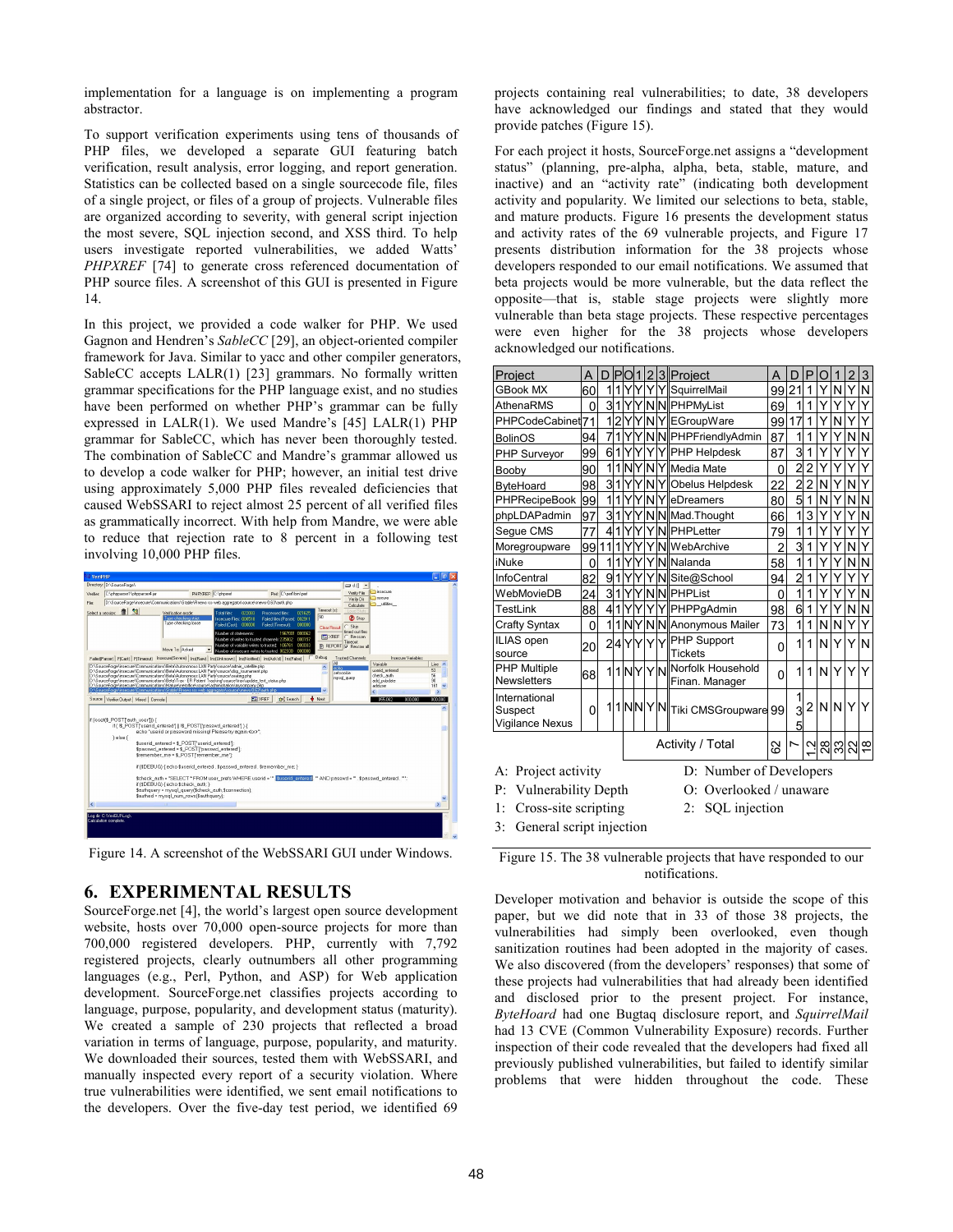observations justify the need for an automated verification tool that can be used repeatedly and routinely.

In all, our WebSSARI scanned 11,848 files consisting of 1,140,091 statements; 515 files were identified as vulnerable. Even with the special features provided by the WebSSARI GUI, manual validation of our results turned out to be a very timeconsuming task, because it required investigation into multiple function calls that spanned across multiple files. Fortunately, the PHPXREF [74] that we incorporated into our approach sped up the process. After four days of manual inspection, we concluded that only 361 files were indeed vulnerable—a false positive rate of 29.9 percent. After adding support for type-aware qualifiers, the number of insecure files reported by WebSSARI dropped to 494, yielding a false positive rate of 26.9 percent. Type-aware qualifiers eliminated the false positive rate by 10.03 percent.

Of the total 1,140,091 statements, 57,404 were associated with making sensitive function calls using tainted variables as arguments. WebSSARI identified 863 as insecure; after manual inspection, we concluded that 607 were actually vulnerable. Adding sanitization functions to all 57,404 statements caused 5.03 percent (57404/1140091) of the 1140091 statements to be instrumented with dynamic guards, thus inducing overhead. After static analysis, the number of statements requiring dynamic sanitization was reduced to 863—a difference of 98.4 percent. As stated in Section 3.6, this instrumentation for vulnerable statements cannot be considered overhead because it simply adds code omitted by the programmer. Since only 607 statements were actually vulnerable, WebSSARI only caused 0.02 percent of all statements to be instrumented with unnecessary sanitization routines.

|         | Development Status   |           | Current Activity (Activity + Popularity) |            |         |
|---------|----------------------|-----------|------------------------------------------|------------|---------|
| <= Reta | $\Rightarrow$ Stable | $0 - 25%$ | $26 - 50%$                               | $51 - 75%$ | 76-100% |
|         |                      |           |                                          |            |         |

Figure 16. Distribution of all 69 vulnerable projects.

| Development Status |             | Current Activity (Activity + Popularity) |        |            |         |
|--------------------|-------------|------------------------------------------|--------|------------|---------|
| <= Beta            | l >= Stable | $0 - 25%$                                | 26-50% | $51 - 75%$ | 76-100% |
|                    | 28          |                                          |        |            |         |

Figure 17. Distribution of the 38 vulnerable projects that have responded to our notifications.

### **7. DISCUSSION**

In order to experiment with our proposed algorithm, we have chosen to implement a code walker for PHP. However, by providing other code walker implementations, our approach can be used for other Web programming languages as well. Because of the difficulties involved with developing secure Web application code, the more popular scripting languages contain various aids—for instance, Perl's tainted mode and PHP's "magic quotes" option. Although these features offer runtime protection, they are incapable of compile-time bug identification. Perl's tainted mode tracks information flow at runtime, resulting in expensive overhead. The magic quotes option causes the PHP interpreter to use backslashes to automatically escape certain problematic characters within tainted data. However, escape mechanisms differ depending on the type of tainted data and the set of problematic characters being used. Therefore, the strategy helps eliminate certain kinds of attacks (e.g., SQL injection) but not others (e.g., cross-site scripting, where sanitization requires escaping a different set of characters according to HTML character entity references).

One weakness of our approach is that it identifies error symptoms rather than causes. Maintaining the most restrictive environments at the merge points of execution paths keeps the search space small, but it also forbids counterexample traces. For this reason we had to insert runtime guards at potentially vulnerable function call sites to sanitize tainted variables before they are used as arguments for calling sensitive functions. However, following initial induction, a single piece of tainted data becomes capable of triggering a snowballing process of data propagation and tainting, with the number of tainted variables growing exponentially as the program executes. A more efficient strategy would be to use an algorithm capable of giving counterexample traces to identify where the tainting process begins and to sanitize the data before it propagates. We have recently completed a project [39] in which we address this weakness using bounded model checking, a process that produces counterexamples at a reasonable cost.

### **8. CONCLUSION**

Security remains a major roadblock to universal acceptance of the Web for many kinds of transactions, especially since the recent sharp increase in remotely exploitable vulnerabilities have been attributed to Web application bugs. Scott and Sharp's global protection mechanism [62] [63], AppShield [58], and InterDo [43] offer protection methods that immediately ensure the security of Web applications, but they require careful configuration by experienced administrators [12]. At least four assessment frameworks for Web application security (WAVES [38], AppScan [59], WebInspect [66], and ScanDo [43]) provide black-boxed testing capability for identifying Web application vulnerabilities. Still, testing approaches can never guarantee soundness. Here we have tried to establish an approach that retains the advantages and eliminates the disadvantages of preceding efforts.

Our approach provides immediate protection at a much lower cost than Scott and Sharp's, since validation is restricted to potentially vulnerable sections of code. If WebSSARI detects the use of untrusted data following correct treatment, the code is left as-is. According to our experiment, WebSSARI only caused 0.02 percent of all statements to be instrumented with unnecessary sanitization routines. In contrast, Scott and Sharp perform unconditional global validation for every bit of user-submitted data without concerning that the Web application may incorporate the same validation routine, thus resulting in unnecessary overhead. If a Web application utilizes HTTPS for traffic encryption, the associated decrypt-validate-encrypt process may limit scalability. Furthermore, WebSSARI provides protection in the absence of user intervention, as compared with the user expertise required for their approach. Compared to WAVES, WebSSARI offers a sound verification of Web application code. Since verification is performed on source code, it does not require targeted Web applications to be up and running, nor is there any danger of introducing permanent state changes or loss of data.

Compared to language-based approaches such as Myers [50], Banerjee and Naumann [7], and Pottier and Simonet [56], our approach verifies the most commonly used language for Web application programming, and we incorporate support for extending to other languages. In other words, we provide verification for existing applications while others have proposed language frameworks for developing secure software. Their technique of typing variables to fixed classes results in a high false positive rate; in contrast, we proposed using typestate to perform flow-sensitive tracking that allows security classes of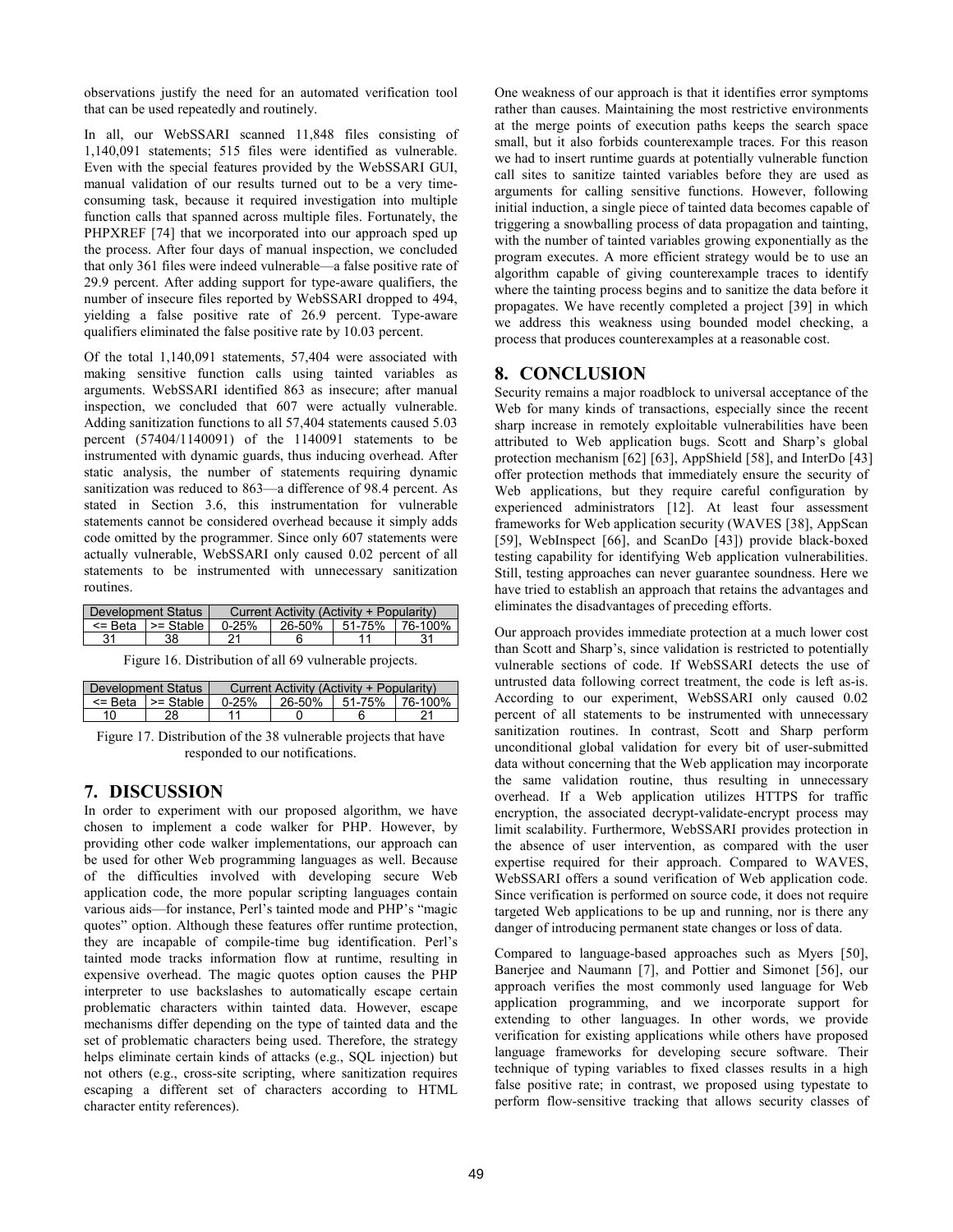variables to change, resulting in more precise compile-time approximations of runtime states. Comparing to flow-sensitive approaches such as Ashcraft and Engler [3] and Shankar et al. [65], we proposed a type-aware lattice model in contrast to their primitive T-U lattice. According to our experimental results, the use of this lattice model helped to reduce false positives by 10.03 percent. Compared to unsound checkers [3] [26] [71] [64] [75] [20] [44] [69], our approach attempts to provide a sound verification framework.

#### **9. ACKNOWLEDGMENT**

We deeply appreciate the anonymous reviewers for offering us many valuable comments. We would also like to thank Dr. Bow-Yaw Wang for his useful suggestions. This project was supported in part by the National Science Council, Taiwan under grants NSC-93-2422-H-001-0001, NSC-92-2219-E-002-019, and NSC-92-2213-E-001-024.

#### **10. REFERENCES**

- [1] Allen, F. E, Cocke, J. "A Program Data Flow Analysis Procedure." Communications of the ACM, 19(3):137-147, March 1976.
- [2] Andrews, G. R., Reitman, R. P. "An Axiomatic Approach to Information Flow in Programs." ACM Transactions on Programming Languages and Systems, 2(1), 56-76, 1980.
- [3] Ashcraft, K., Engler, D. "Using Programmer-Written Compiler Extensions to Catch Security Holes." In *Proc. 2002 IEEE Symp. Security and Privacy*, pages 131-147, Oakland, California, 2002.
- [4] Augustin, L., Bressler, D., Smith, G. "Accelerating Software Development through Collaboration." In *Proc. 24th Int'l Conf. Software Engineering (ICSE2002)*, pages 559-563, Orlando, Florida, May 19-25, 2002.
- [5] Ball, T., Rajamani, S. K., "Automatically Validating Temporal Safety Properties of Interfaces." In *Proc. 8th Int'l SPIN Workshop on Model Checking of Software (SPIN'01)*, pages 103-122, volume LNCS 2057, Toronto, Canada, May 19-21, 2001. Springer-Verlag.
- [6] Banatre, J. P., Bryce, C., Le Metayer, D. "Compile-time Detection of Information Flow in Sequential Programs." In *Proc. Third European Symp. Research in Computer Security*, pages 55-73, volume LNCS 875, Brighton, UK, Nov 1994. Springer-Verlag.
- [7] Banerjee, A., Naumann, D.A. "Secure Information Flow and Pointer Confinement in a Java-Like Language." In: *Proc. 15th Computer Security Foundations Workshop (CSFW2002)*, pages 239-253, Nova Scotia, Canada, 2002.
- [8] Barth, J. M. "A Practical Interprocedural Data Flow Analysis Algorithm." Communications of the ACM, 21(9):724-736, 1978.
- [9] Bell, D. E., La Padula, L. J. "Secure Computer System: Unified Exposition and Multics Interpretation." Tech Rep. ESD-TR-75-306, MITRE Corporation, 1976.
- [10] Biba, K. J. "Integrity Considerations for Secure Computer Systems." Technical Report ESD-TR-76-372, USAF Electronic Systems Division, Bedford, Massachusetts, Apr 1977.
- [11] Bishop, M., Dilger, M. "Checking for Race Conditions in File Accesses." Computing Systems, 9(2):131-152, Spring 1996.
- [12] Bobbitt, M. "Bulletproof Web Security." Network Security Magazine, TechTarget Storage Media, May 2002. http://infosecuritymag.techtarget.com/2002/may/bulletproof.shtml
- [13] Chen, H., Wagner, D., "MOPS: an Infrastructure for Examining Security Properties of Software." In *Proc. 9th ACM Conf. Computer and Communications Security (CCS2002)*, pages 235-244, Washington, DC, Nov 18-22, 2002.
- [14]Cousot, P., Cousot, R. "Abstract Interpretation: A Unified Lattice Model for Static Analysis of Programs by Constructions or Approximation of Fixpoints." In *Conference Record of the Fourth ACM Symp. Principles of Programming Languages (POPL'77)*, pages 238-252, 1977.
- [15] Cowan, C., D. Maier, C. Pu, Walpole, J., Bakke, P., Beattie, S., Grier, A., Wagle, P., Zhang, Q., Hinton, H. "StackGuard: Automatic adaptive detection and prevention of buffer-overflow attacks." In *Proc. 7th USENIX Security Conference (USENIX'98)*, pages 63-78, San Antonio, Texas, Jan 1998.
- [16] Cowan, C. "Software Security for Open-Source Systems." IEEE Security and Privacy Magazine, 1(1):38-45, 2003.
- [17] Curphey, M., Endler, D., Hau, W., Taylor, S., Smith, T., Russell, A., McKenna, G., Parke, R., McLaughlin, K., Tranter, N., Klien, A., Groves, D., By-Gad, I., Huseby, S., Eizner, M., McNamara, R. "A Guide to Building Secure Web Applications." The Open Web Application Security Project, v.1.1.1, Sep 2002.
- [18] Darvas, A., Hähnle, R., Sands, D. "A Theorem Proving Approach to Analysis of Secure Information Flow." In *Proc. Workshop on Issues in the Theory of Security (WITS'03)*, Warsaw, Poland, Apr 5-6, 2003.
- [19] Das, M., Lerner, S., Seigle, M. "ESP: Path-Sensitive Program Verification in Polynomial Time." In *Proc. 2002 ACM SIGPLAN Conf. Programming Language Design and Implementation (PLDI2002)*, pages 57-68, Berlin, Germany, 2002.
- [20] DeKok, A. "PScan: A Limited Problem Scanner for C Source Files." http://www.striker.ottawa.on.ca/~aland/pscan/
- [21] DeLine, R. Fahndrich, M. "Enforcing High-Level Protocols in Low-Level Software." In *Proc. ACM SIGPLAN 2001 Conf. Programming Language Design and Implementation (PLDI2001)*, pages 59-69, Snowbird, Utah, 2001.
- [22] Denning, D. E. "A Lattice Model of Secure Information Flow." Communications of the ACM, 19(5):236-243, 1976.
- [23] DeRemer, F. "Simple LR(k) Grammars." Communications of the ACM, 14(7):453-460, 1971.
- [24] Dharmapurikar, S., Krishnamurthy, P., Sproull, T., and Lockwood, J. "Deep Packet Inspection Using Parallel Bloom Filters." In *Proc. 11th Symp. High Performance Interconnects (HOTI'03)*, pages 44- 51, Stanford, California, 2003.
- [25] Doh, K. G., Shin, S. C. "Detection of Information Leak by Data Flow Analysis." ACM SIGPLAN Notices, 37(8):66-71, 2002.
- [26] Flanagan, C., Leino, K. R. M., Lillibridge, M., Nelson, G., Saxe, J. B., and Stata, R. "Extended Static Checking for Java." In *Proc. 2002 ACM SIGPLAN Conf. Programming Language Design and Implementation (PLDI2002)*, pages 234-245, volume 37(5) of ACM SIGPLAN Notices, Berlin, Germany, Jun 2002.
- [27] Foster, J. S., Fähndrich, M., Aiken, A. "A Theory of Type Qualifiers." In *Proc. ACM SIGPLAN 1999 Conf. Programming Language Design and Implementation (PLDI'99)*, pages 192-203, volume 34(5) of ACM SIGPLAN Notices, Atlanta, Georgia, May 1- 4, 1999.
- [28] Foster, J., Terauchi, T., Aiken, A. "Flow-Sensitive Type Qualifiers." In *Proc. ACM SIGPLAN 2002 Conf. Programming Language Design and Implementation (PLDI2002)*, pages 1-12, Berlin, Jun 2002.
- [29] Gagnon, E. M., Hendren, L. J. "SableCC, an Object-Oriented Compiler Framework." In *Proc. 1998 Conf. Technology of Object-Oriented Languages and Systems (TOOLS-98)*, pages 140-154, Santa Barbara, California, Aug 3-7, 1998.
- [30] Goguen, J. A., Meseguer, J. "Security Policies and Security Models." In *Proc. IEEE Symp. Security and Privacy*, pages 11-20, Oakland, California, Apr 1982.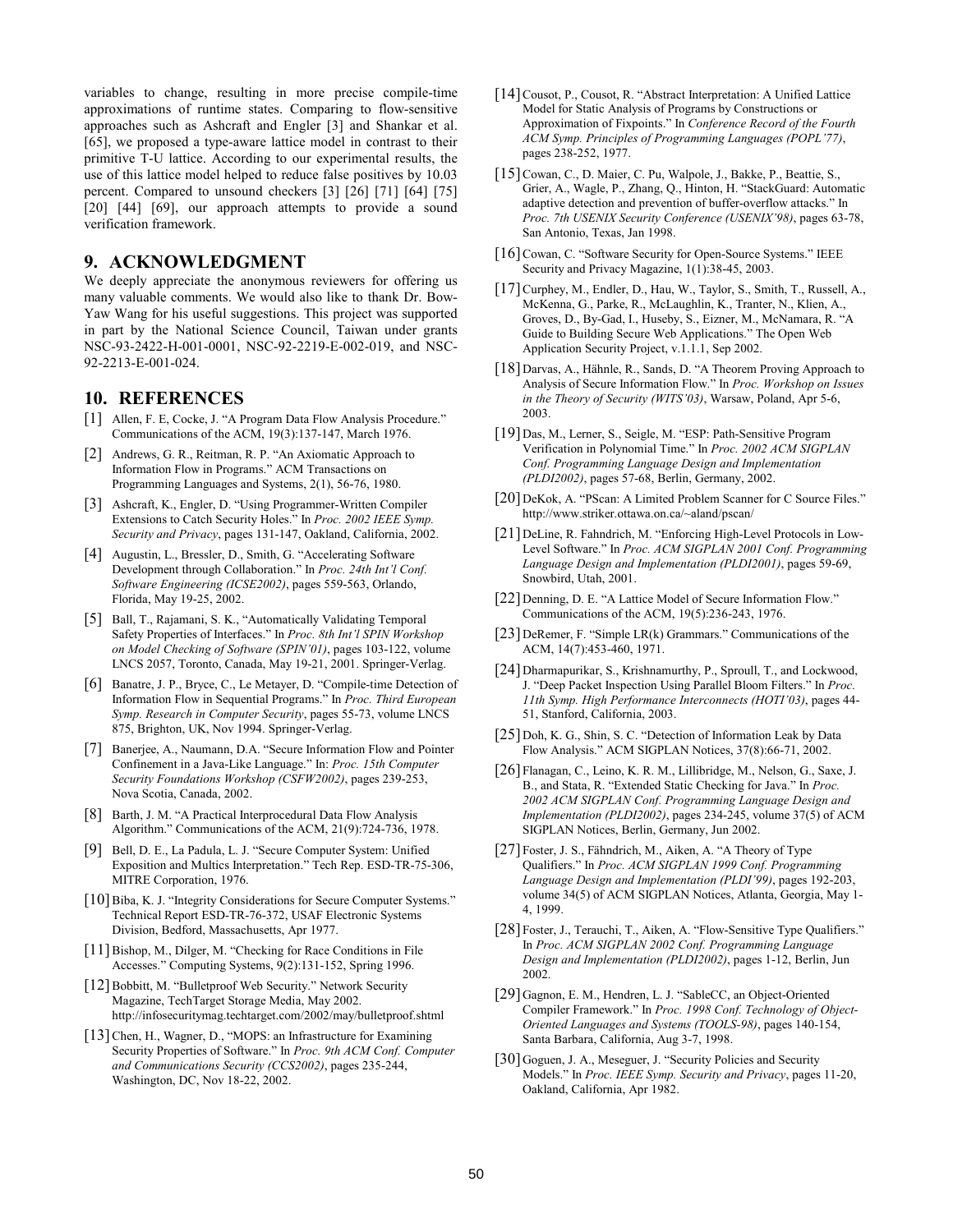- [31] Graham, S., Wegman, M. "A Fast and Usually Linear Algorithm for Global Flow Analysis." Journal of the ACM, 23(1):172-202, Janu 1976.
- [32] Guyer, S. Z., Berger, E. D., Lin, C. "Detecting Errors with Configurable Whole-program Dataflow Analysis." Technical Report, UTCS TR-02-04, University of Texas at Austin, 2002.
- [33] Hallem, S., Chelf, B., Xie, Y., Engler, D. "A System and Language for Building System-Specific, Static Analyses." In *Proc. ACM SIGPLAN 2002 Conf. Programming Language Design and Implementation*, pages 69-82, Berlin, Germany, 2002.
- [34] Hecht, M. S., Ullman, J. D. "Analysis of a Simple Algorithm For Global Flow Problems." In *Conference Record of the First ACM Symp. Principles of Programming Languages (POPL'73)*, pages 207-217, Boston, Massachussets, 1973.
- [35] Henglein, F. "Dynamic Typing." In *Proc. Fourth European Symp. Programming (ESOP'92)*, pages 233-253, volume LNCS 582, Rennes, France, Feb 1992. Springer-Verlag.
- [36] Higgins, M., Ahmad, D., Arnold, C. L., Dunphy, B., Prosser, M., and Weafer, V., "Symantec Internet Security Threat Report—Attack Trends for Q3 and Q4 2002," Symantec, Feb 2003.
- [37] Holzmann, G. J. "The Logic of Bugs." In *Proc. 10th ACM SIGSOFT Symp. Foundations of Software Engineering (FSE-10)*, pages 81-87, Charleston, South Carolina, 2002.
- [38] Huang, Y. W., Huang, S. K., Lin, T. P., Tsai, C. H. "Web Application Security Assessment by Fault Injection and Behavior Monitoring." In *Proc. Twelfth Int'l World Wide Web Conference (WWW2003)*, 148-159, Budapest, Hungary, May 21-25, 2003.
- [39] Huang, Y. W., Yu, F., Hang, C., Tsai, C. H., Lee, D. T., Kuo, S. Y. "Verifying Web Applications Using Bounded Model Checking." In: *Proc. 2004 Int'l Conf. Dependable Systems and Networks (DSN2004)*, Florence, Italy, Jun 28-Jul 1, 2004.
- [40] Hughes, F. "PHP: Most Popular Server-Side Web Scripting Technology." LWN.net. http://lwn.net/Articles/1433/
- [41] Jensen, T., Le Metayer, D., Thorn, T. "Verification of Control Flow Based Security Properties." In *Proc. 20th IEEE Symp. Security and Privacy*, pages 89-103, IEEE Computer Society, New York, USA, 1999.
- [42]Joshi, R., Leino, K. M. "A Semantic Approach to Secure Information Flow." Science of Computer Programming, 37(1- 3):113-138, 2000.
- [43] Kavado, Inc. "InterDo Version 3.0." Kavado Whitepaper, 2003.
- [44] Larochelle, D., Evans, D. "Statically Detecting Likely Buffer Overflow Vulnerabilities." In *Proc. 10th USENIX Security Symposium (USENIX'01)*, Washington, D.C., Aug 2001.
- [45] Mandre, I. "PHP 4 Grammar for SableCC 3 Complete with Transformations." Indrek's SableCC Page, 2003. http://www.mare.ee/indrek/sablecc/
- [46] Meier, J.D., Mackman, A., Vasireddy, S. Dunner, M., Escamilla, R., Murukan, A. "Improving Web Application Security—Threats and Countermeasures." Microsoft Corporation, 2003.
- [47] Microsoft. "Visual C++ Compiler Options: /GS (Buffer Security Check)." MSDN Library, 2003. http://msdn.microsoft.com/library/default.asp?url=/library/enus/vccore/html/vclrfGSBufferSecurity.asp
- [48] Mizuno, M., Schmidt, D. A. "A Security Flow Control Algorithm and Its Denotational Semantics Correctness Proof." Formal Aspects of Computing, 4(6A):727-754, 1992.
- [49] Morrisett, G., Walker, D., Crary, K., Glew, N. "From System F to Typed Assembly Language." ACM Transactions on Programming Languages and Systems, 21(3):528-569, May 1999.
- [50] Myers, A. C. "JFlow: Practical Mostly-Static Information Flow Control." In *Proc. 26th ACM SIGPLAN-SIGACT Symp. Principles*

*of Programming Languages (POPL'99)*, pages 228-241, San Antonio, Texas, 1999.

- [51] Necula, G. C. "Proof-Carrying Code." In *Conference Record of the 24th Annual ACM SIGPLAN-SIGACT Symp. Principles of Programming Languages (POPL'97)*, pages 106-119, Paris, France, Jan 1997.
- [52] Necula, G. C., McPeak, S., Weimer, W. "CCured: Type-Safe Retrofitting of Legacy Code." In *Proc. 29th Annual ACM SIGPLAN-SIGACT Symp. Principles of Programming Languages (POPL2002)*, pages 128-139, Portland, Oregon, 2002.
- [53] Orbaek, P. "Can You Trust Your Data?" In *Proc. 1995 TAPSOFT/FASE Conference*, pages 575-590, volume LNCS 915, Aarhus, Denmark, May 1995. Springer-Verlag.
- [54] OWASP. "The Ten Most Critical Web Application Security Vulnerabilities." OWASP Whitepaper, version 1.0, 2003.
- [55] Park, J. S., Sandhu, R. "Role-Based Access Control on the Web." ACM Transactions on Information and System Security 4(1):37-71, 2001.
- [56] Pottier, F., Simonet, V. "Information Flow Inference for ML." ACM Transactions on Programming Languages and Systems, 25(1):117- 158, 2003.
- [57] Sabelfeld, A., Myers, A. C. "Language-Based Information-Flow Security." IEEE Journal on Selected Areas in Communications, 21(1):5-19, 2003.
- [58] Sanctum Inc. "AppShield 4.0 Whitepaper." 2002. http://www.sanctuminc.com
- [59] Sanctum Inc. "Web Application Security Testing—AppScan 3.5." http://www.sanctuminc.com
- [60] Sandhu, R. S. "Lattice-Based Access Control Models." IEEE Computer, 26(11):9-19, 1993.
- [61] Schneider, F. B. "Enforceable Security Policies." ACM Transactions on Information and System Security, 3(1):30-50, Feb 2000.
- [62] Scott, D., Sharp, R. "Abstracting Application-Level Web Security." In: *Proc. 11th Int'l Conf. World Wide Web (WWW2002)*, pages 396- 407, Honolulu, Hawaii, May 17-22, 2002.
- [63] Scott, D., Sharp, R. "Developing Secure Web Applications." IEEE Internet Computing, 6(6), 38-45, Nov 2002.
- [64] Secure Software, Inc. "RATS—Rough Auditing Tool for Security." http://www.securesoftware.com/
- [65] Shankar, U., Talwar, K., Foster, J. S., Wagner, D. "Detecting Format String Vulnerabilities with Type Qualifiers." In *Proc. 10th USENIX Security Symposium (USENIX'02)*, pages 201-220, Washington DC, Aug 2002.
- [66] SPI Dynamics. "Web Application Security Assessment." SPI Dynamics Whitepaper, 2003.
- [67] Stiennon, R., "Magic Quadrant for Enterprise Firewalls, 1H03." Research Note. M-20-0110, Gartner, Inc., 2003.
- [68] Strom, R. E., Yemini, S. A. "Typestate: A Programming Language Concept for Enhancing Software Reliability." IEEE Transactions on Software Engineering, 12(1):157-171, Jan 1986.
- [69] Viega, J., Bloch, J., Kohno, T., McGraw, G. "ITS4: a static vulnerability scanner for C and C++ code." In *The 16th Annual Computer Security Applications Conference (ACSAC'00)*, New Orleans, Louisiana, Dec 11-15, 2000.
- [70] Volpano, D., Smith, G., Irvine, C. "A Sound Type System For Secure Flow Analysis." Journal of Computer Security, 4(3):167-187, 1996.
- [71]Wagner, D., Foster, J. S., Brewer, E. A., Aiken, A. "A First Step Towards Automated Detection of Buffer Overrun Vulnerabilities." In *Proc. 7th Network and Distributed System Security Symposium (NDSS2000)*, pages 3-17, San Diego, California, Feb 2000.